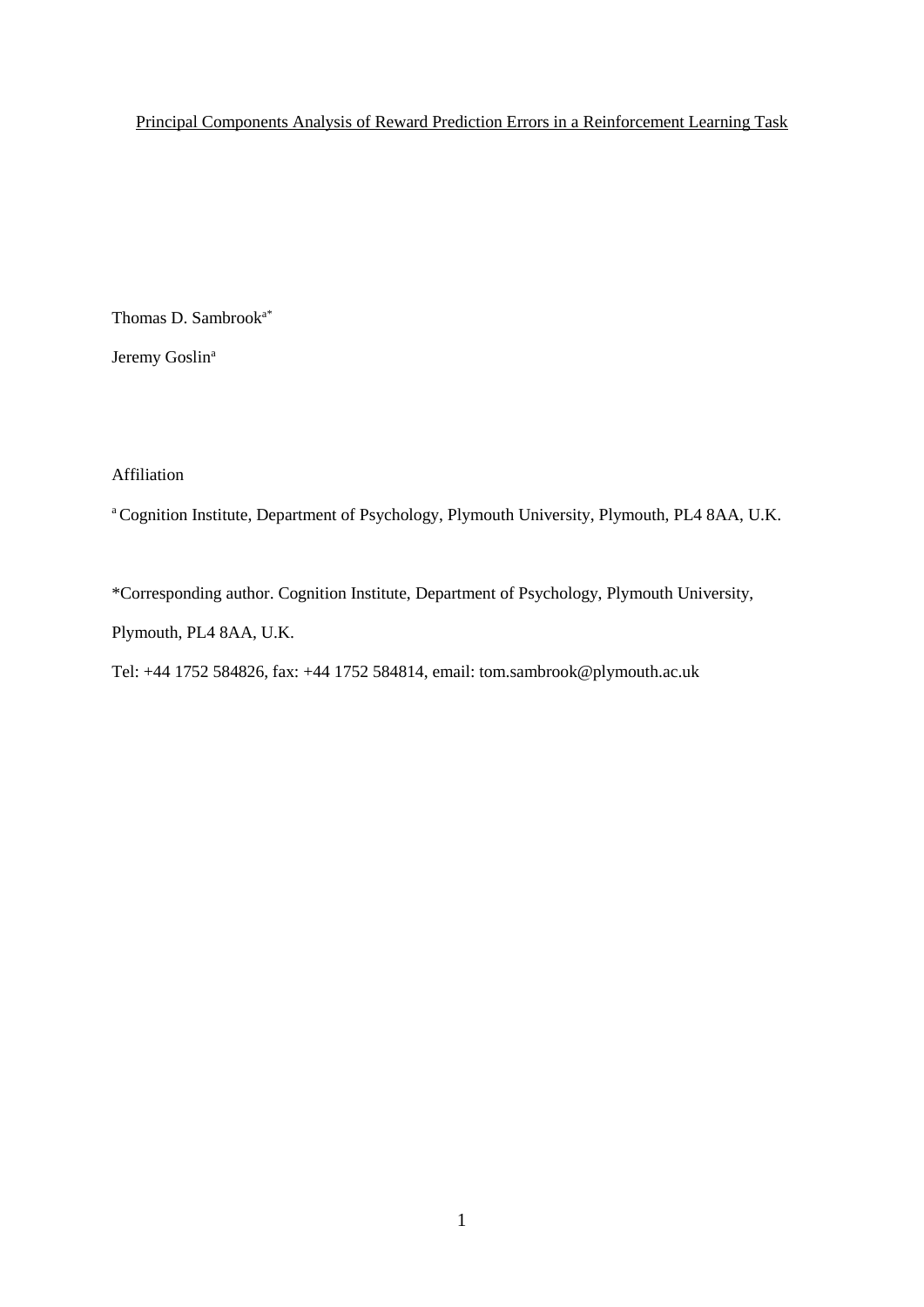#### **Abstract**

Models of reinforcement learning represent reward and punishment in terms of reward prediction errors (RPEs), quantitative signed terms describing the degree to which outcomes are better than expected (positive RPEs) or worse (negative RPEs). An electrophysiological component known as feedback related negativity (FRN) occurs at frontocentral sites 240–340 ms after feedback on whether a reward or punishment is obtained, and has been claimed to neurally encode an RPE. An outstanding question however, is whether the FRN is sensitive to the size of both positive RPEs and negative RPEs. Previous attempts to answer this question have examined the simple effects of RPE size for positive RPEs and negative RPEs separately. However, this methodology can be compromised by overlap from components coding for unsigned prediction error size, or "salience", which are sensitive to the absolute size of a prediction error but not its valence. In our study, positive and negative RPEs were parametrically modulated using both reward likelihood and magnitude, with principal components analysis used to separate out overlying components. This revealed a single RPE encoding component responsive to the size of positive RPEs, peaking at ~330 ms, and occupying the delta frequency band. Other components responsive to unsigned prediction error size were shown, but no component sensitive to negative RPE size was found.

#### **Introduction**

A key concept of reinforcement learning is that it is driven by both reward and punishment. When rewarded, actions are more likely to be repeated, when punished, less likely. While reward and punishment might appear qualitatively very different (e.g. food vs. electric shock) reinforcement learning models reconcile them with the underlying principle of the *reward prediction error*, a numerical signed term describing the value of an outcome relative to its expected value. Positive reward prediction errors (+RPEs) indicate better than expected outcomes (i.e. rewards) while negative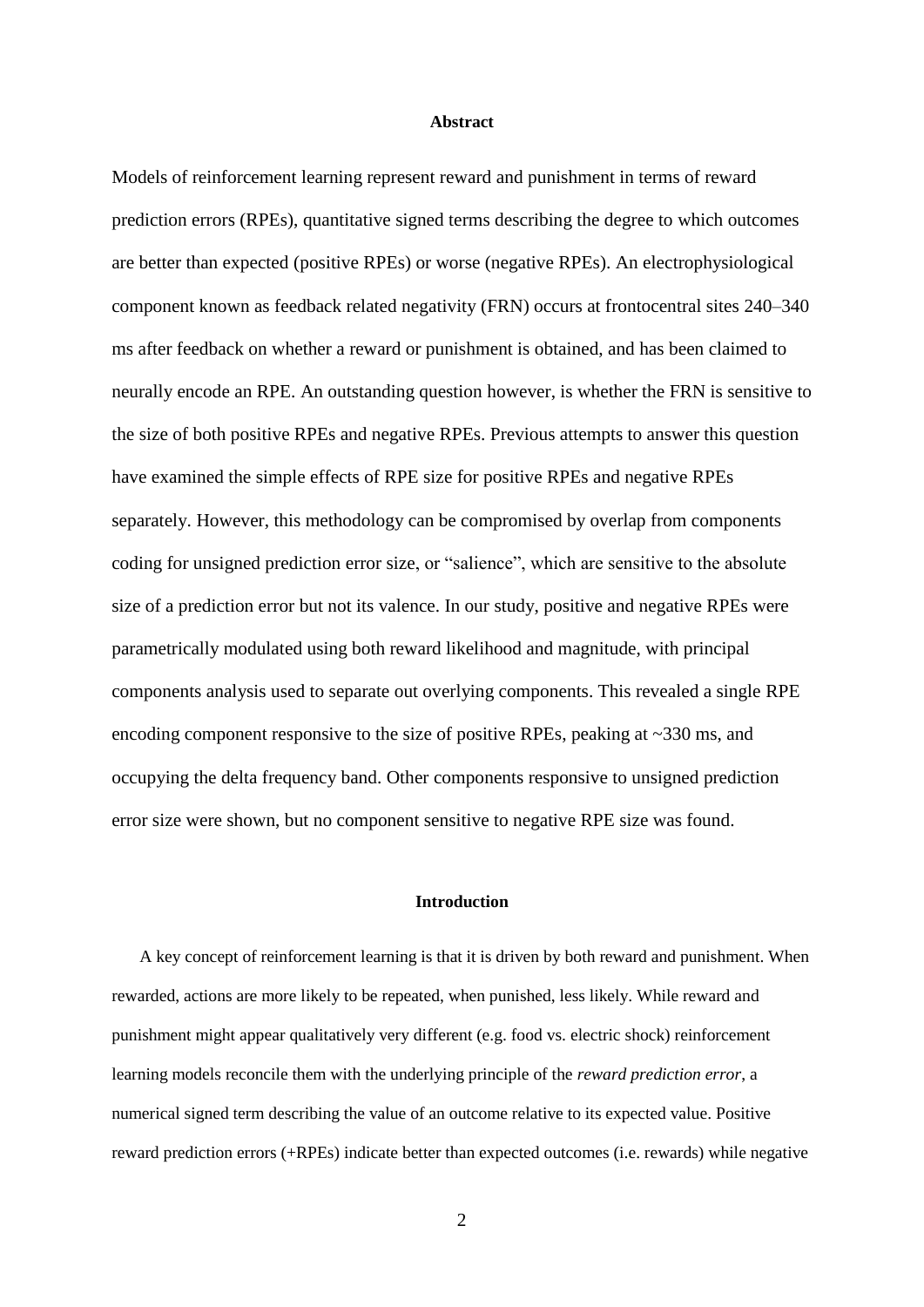reward prediction errors (–RPEs) indicate worse than expected outcomes (i.e. punishments). For example, receiving a larger than expected delivery of food would constitute a reward, and would be expressed as a +RPE in a learning model. Likewise, being subjected to a small electric shock when a larger one were expected would also be expressed as a +RPE. Correspondingly, a smaller than expected food delivery or larger than expected electric shock would both constitute punishment, or a – RPE. Expressing rewards and punishments as quantitative terms, differing only by their sign, makes them commensurable and allows calculation of the net value of a course of action that will incur both rewards and punishments, producing powerful reinforcement learning algorithms. However, although potentially powerful, is this "integrated coding" the approach used by the human brain, or are reward and punishment disassociated into separate systems?

The current evidence leans towards dissociation. For example, fMRI meta-analyses suggest that brain areas that code for both rewards and punishments are the exception rather than the norm (Bartra, McGuire, & Kable, 2013; Garrison, Erdeniz, & Done, 2013). Similarly, single cell studies show that neurons that fire in response to reward or punishment only are markedly more common than those that raise their firing in response to rewards and reduce it in response to punishments (Kobayashi et al., 2006). Furthermore, it has been argued that the dissociation of reward and punishment is neurochemically instantiated, with dopamine coding reward and serotonin coding punishment (Daw, Kakade, & Dayan, 2002).

Studies of an electrophysiological component known as feedback related negativity (FRN) have provided a valuable insight into this debate, as this component has been claimed to represent an RPE used in reinforcement learning (Holroyd & Coles, 2002). The component occurs at frontocentral sites approximately 240–340 ms after feedback, and shows a relative negativity for –RPEs compared to +RPEs. That the response is strictly an RPE, i.e. limited to a comparison of obtained value against expected value without any appraisal of error commission, was shown by Gehring and Willoughby (2002) who demonstrated that a bad outcome produces a negativity even when it is simultaneously revealed that the alternative choice would have produced a worse outcome.

The discrimination of RPE valence that the FRN shows is clearly necessary for an RPE encoder, and indeed, an axiomatic model of RPEs (Caplin & Dean, 2008) states this as its first axiom of RPE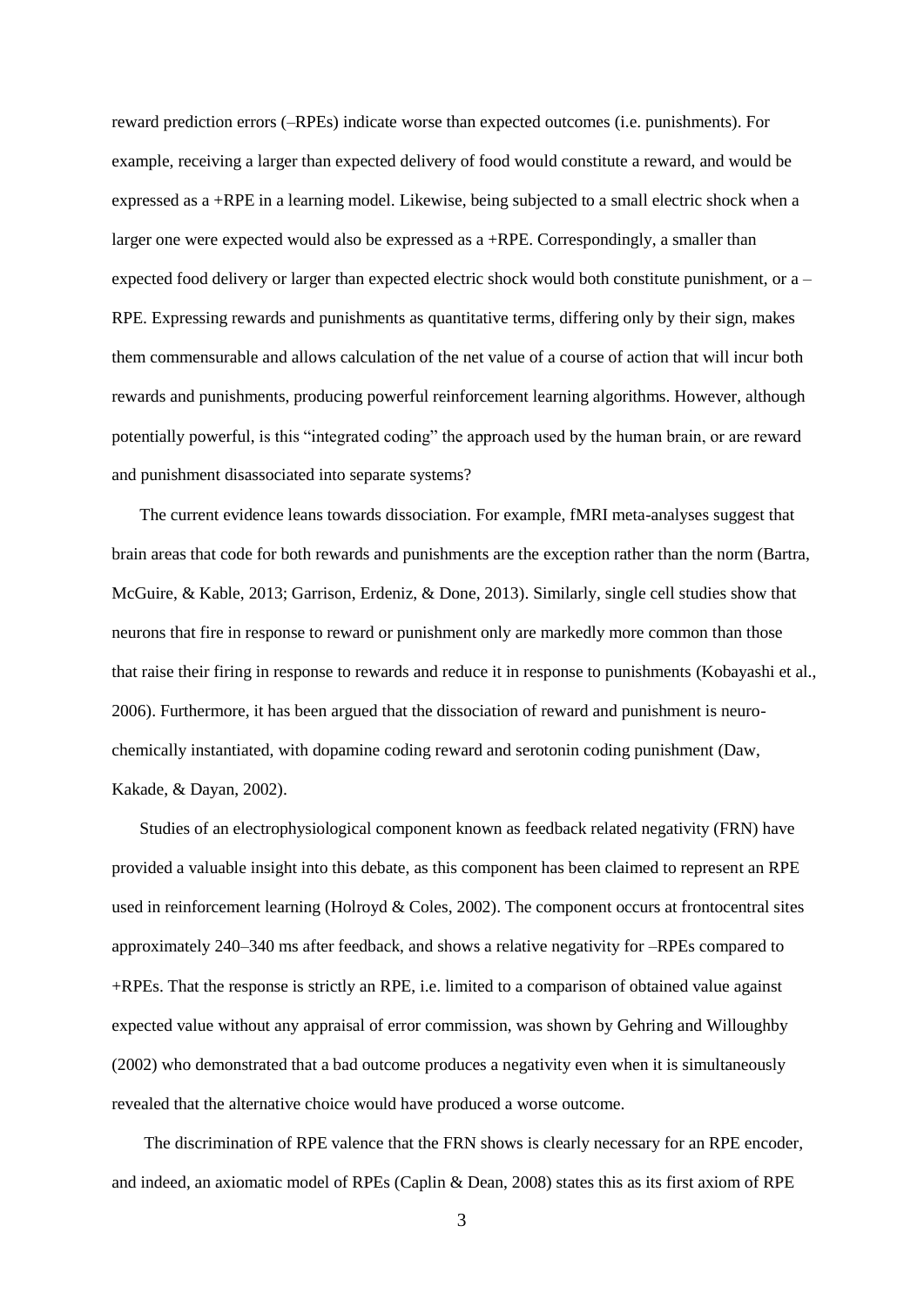encoding. The second axiom in this model requires that changes in the FRN's voltage in response to increasing RPE size should not be in the same direction for both +RPEs and –RPEs. For example, if increasing the size of +RPEs makes the FRN more positive then increasing the size of –RPEs should not also make the FRN more positive. This is equivalent to stating that there must be an interaction between RPE valence and RPE size, recently confirmed in a meta-analysis of the FRN (Sambrook & Goslin, 2015).

While this interaction is a key criterion for identifying RPE encoding in the brain, it is the nature of the interaction that is of interest in determining whether processing of reward and punishment is integrated or dissociated. If the FRN represents the activity of an integrated RPE encoder then the interaction should arise because voltage shifts negatively with increasing –RPE size and positively with increasing +RPE size (or vice versa). However, an interaction of RPE size and valence will also be observed if the FRN's voltage is responsive only to the size of *either* +RPEs or –RPEs. If the FRN were to show such a response function this would provide further evidence of the dissociation of the processing of reward and punishment.

Unpacking the interaction of RPE size and valence is thus necessary to answer the question of whether reward and punishment are integrated or dissociated in the human brain. Normally such an unpacking would be achieved by examining simple effects, that is, by examining the extent of FRN sensitivity to RPE size for +RPEs and –RPEs separately. Many papers do report such simple effects, with a recent review of the literature performed by Walsh and Anderson (2012) reporting a significantly greater sensitivity of the FRN to changes in +RPE size compared to –RPE size, i.e. a preferential sensitivity to reward rather than punishment. Such an analysis of simple effects is nevertheless unsafe because the behaviour of single waveforms, on which simple effects are based, is subject to unknown component overlap. This can effect a positive or negative translation on only some of the single waveforms, distorting the pattern of simple effects. An example is given in Figure 1, which shows an idealised FRN as an integrated encoder of both +RPEs and –RPEs, overlaid with a component that codes for an absolute, or unsigned prediction error. This latter component does not encode reward at all, it responds to the mere salience of the outcome, that is, the prediction error's absolute size. The summed effect of these components is a waveform which appears sensitive only to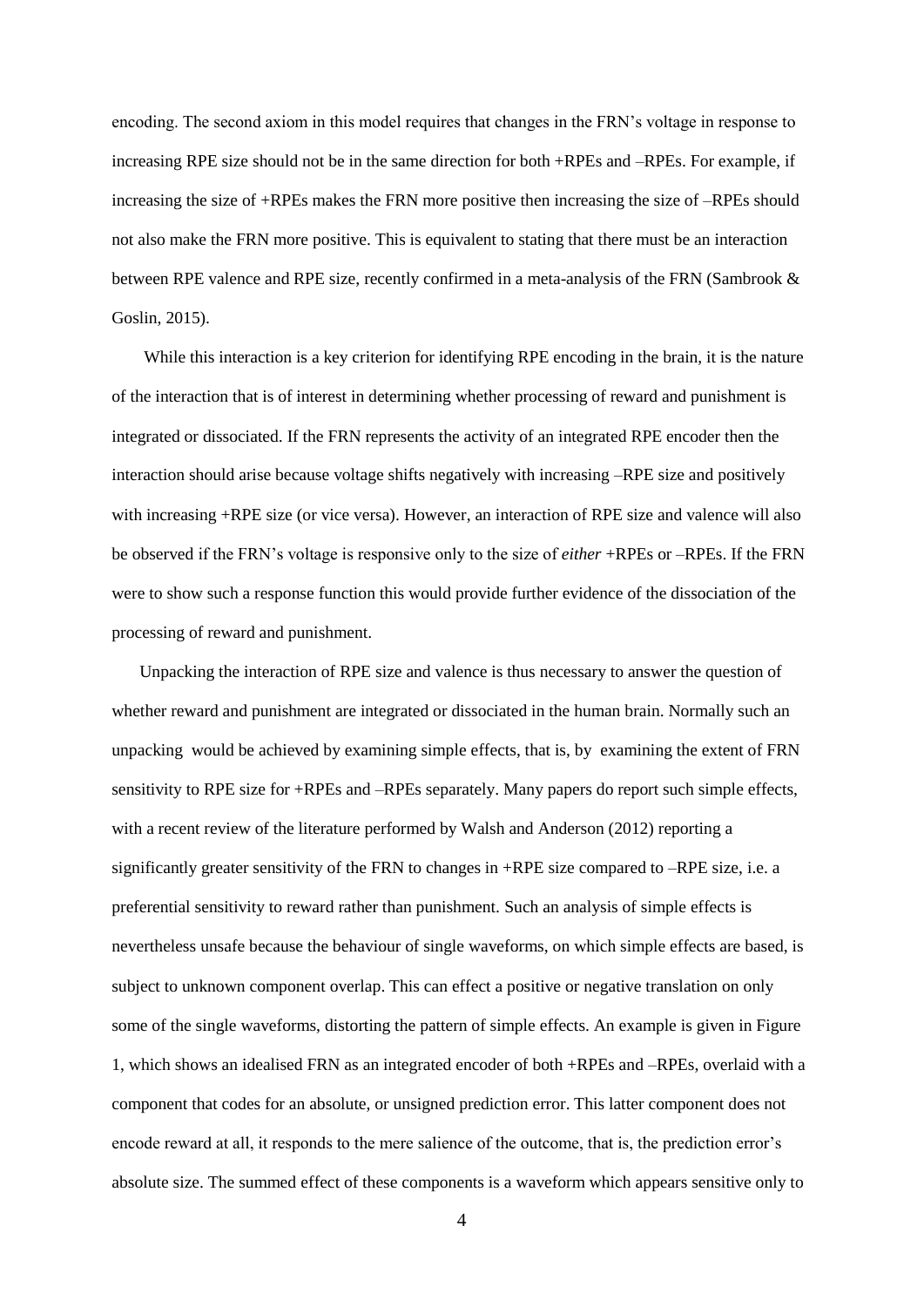+RPE size. There is now mounting evidence of such salience encoding components in the same temporal interval as the FRN (Hauser et al., 2014; Talmi, Atkinson, & El-Deredy, 2013) and such components therefore stand to account entirely for the apparent preferential sensitivity of the FRN to +RPEs shown in Walsh and Anderson's review.

Because the true response function of the FRN will remain uncertain as long the component remains overlain by other components, a logical step would appear to be to separate out components using a technique such as principal components analysis (PCA) prior to examining simple effects. Some previous attempts have been made in this regard. For example, Holroyd, Pakzad-Vaezi, and Krigolson (2008) concluded that the FRN responded only to +RPEs after spatial PCA revealed a frontocentral factor with this behaviour. However these authors did not follow the spatial step of the PCA with a further temporal step. Given surprisingly high variance explained by this factor  $(>50\%)$ , it is likely that this would have allowed the separation of further frontocentral components. Foti, Weinberg, Dien, and Hajcak (2011) did conduct a temporospatial PCA designed specifically to resolve the question of the relative sensitivity of the FRN to +RPEs and –RPEs. These authors found a factor whose temporospatial profile resembled the FRN, and which responded only to +RPEs. Crucially however, the experiment employed simple dichotomous good vs. bad feedback, and RPE size was not varied. This meant that the requirements of the axiomatic model of RPE encoding could not be satisfied, as this requires an interaction between RPE size and valence.

This highlights a dichotomy within the literature between the FRN's operationalization and its proposed function. This component is characterised as being sensitive to the valence of an outcome, with this sensitivity maximal over frontocentral electrodes and in the approximate interval 200–350 ms after feedback is received. These are the necessary and sufficient properties for its identification and, indeed, it is typically operationalised simply as a difference wave of good and bad outcomes. Sensitivity to RPE size does not constitute part of the operationalization. However, the theoretical claim of Holroyd and Coles that the FRN constitutes an RPE encoder *does* require observation of its response to RPE size, by the terms of the axiomatic model. Thus Foti et al's (2011) PCA study successfully isolated the FRN as typically defined but nevertheless cannot be said to have successfully isolated an RPE encoding component. The distinction is far from academic because in our meta-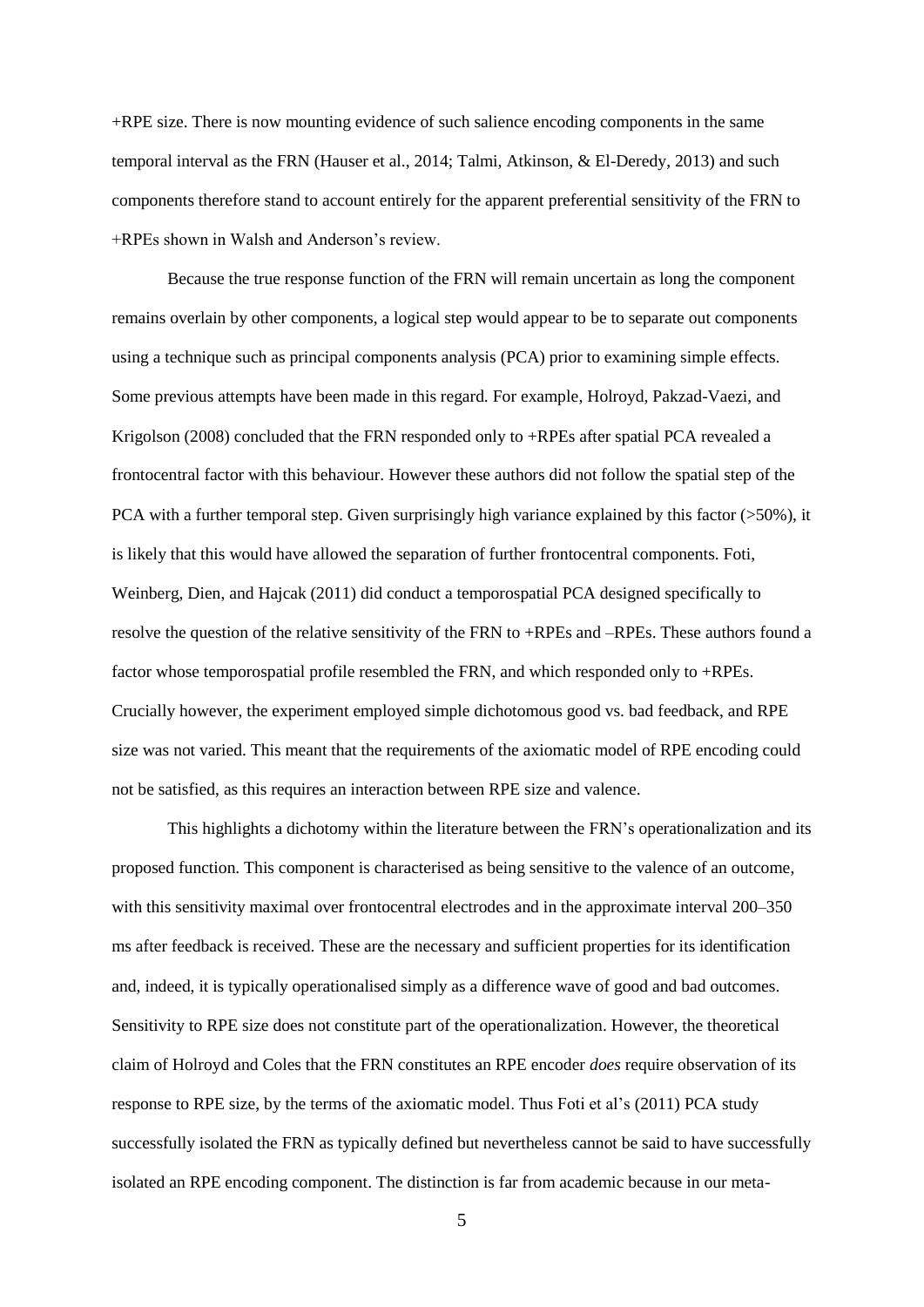analysis we showed that the interval of the feedback-locked ERP that shows an RPE size x valence interaction is considerably smaller than the interval showing a main effect of valence (Sambrook & Goslin 2015). This suggests the presence of multiple valence sensitive components, of which only some may meet the axiomatic requirements for an RPE encoder.

Thus, in this study our aim was to establish the axiomatic verities of the FRN by conducting a temporospatial PCA analysis of this component, similar to that of Foti et al's study, but including a factor of RPE size. To best implement this test, we parametrically varied RPE size across a wide range of values. Then, rather than attempting to include the different levels of RPE size in a standard factorial design, we examined the strength of the correlation between voltage and RPE size at successive sample points. Details of this process are given in the methods below and also in Sambrook and Goslin (2014) where we previously used the technique. Using such a correlation waveform has a number of advantages. First, it harnesses the extra power of parametric designs over factorial ones (J. Cohen, 1983). Second, it tests for a monotonic relationship between a continuous independent variable and a component's amplitude, something frequently assumed, but not demonstrated, in factorial designs. Third, this also has the side effect of greatly simplifying the presentation of the results, as the effect of RPE size on voltage can be represented by a single correlation waveform, rather than separate ERP waveforms for each factor (30 levels in the present case). These advantages pertain regardless of whether a following PCA is performed. However, when it is, the PCA is rendered more powerful. This is because when factorial designs are entered into a PCA the relationship between conditions is not specified prior to extraction of components, with each treated separately until later factor analysis. However, ignorance of the structure of the design can result in misallocation of variance during the PCA, especially in noisy data. Replacing a factor (here RPE size) with its *effect size* (here Pearson's *r*) ensures that this information is available to the PCA, ensures that all extracted factors explain variance in that factor, and no variance is "wasted" extracting factors that are merely obligatory responses to the arrival of a stimulus on a screen.

In the particular case where overlapping components have different frequency characteristics, an additional means by which they may be separated is to analyse the ERP in separate frequency bands. It has been recently proposed, for example, that the FRN might reflect a theta response to –RPEs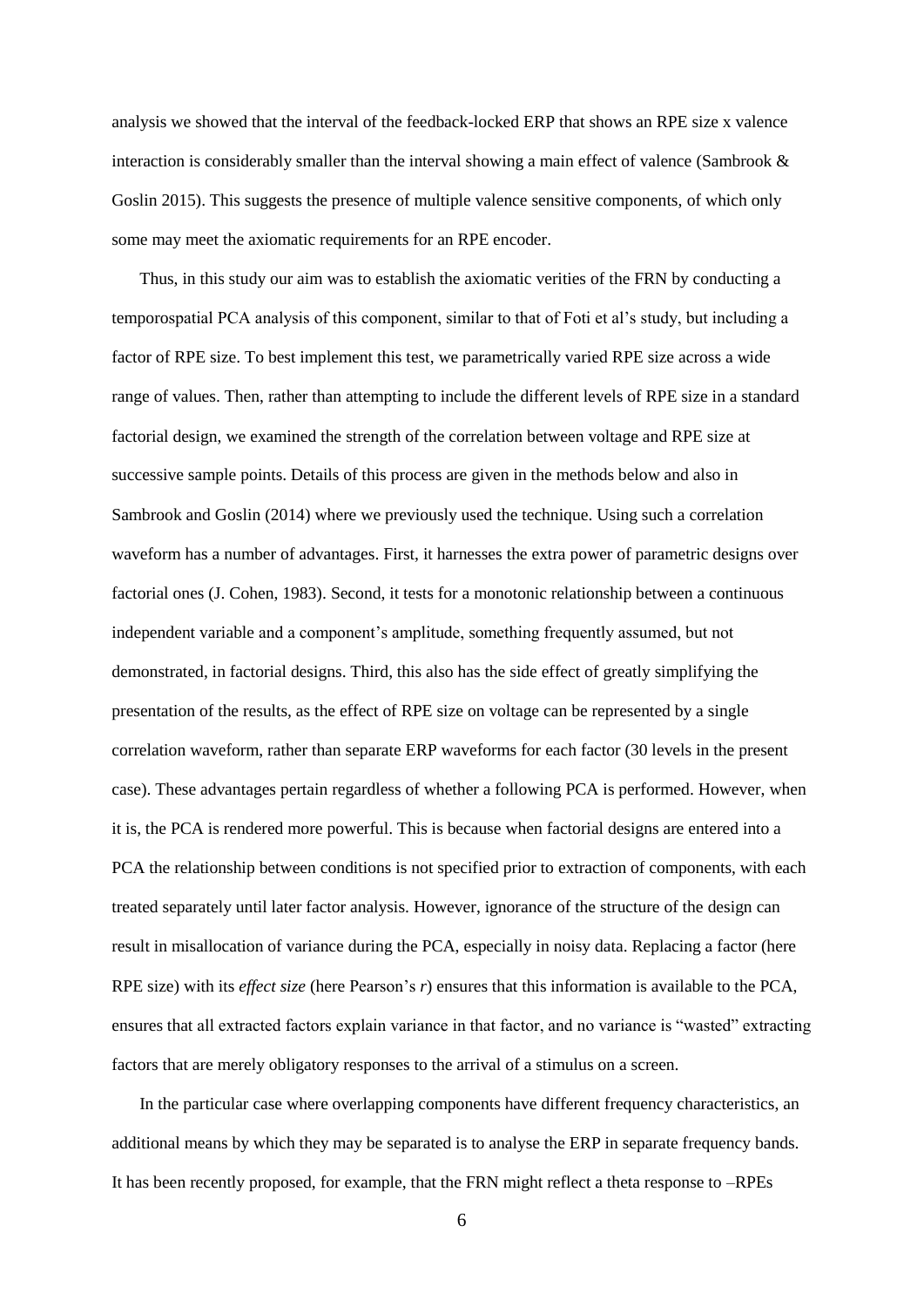superimposed on a delta response to +RPEs (Bernat, Nelson, & Baskin-Sommers, 2015; Foti, Weinberg, Bernat, & Proudfit, 2014), while other recent papers have suggested theta is in fact a salience response (Hajihosseini & Holroyd, 2013; Mas-Herrero & Marco-Pallarés, 2014). The main analyses of the study are therefore supplemented with analyses conducted on theta and delta separately.

A number of other measures were taken to isolate the FRN and any other RPE encoding components as effectively as possible. Since RPE size is a function of both the magnitude of a reward or punishment and its prior likelihood, an RPE encoding component should be responsive to variations in either of these properties. Thus to ensure we were observing an RPE encoder rather than simply a response to likelihood or magnitude, we manipulated both these properties to ensure they produced comparable effects. We also counterbalanced the *domain* of the outcome, whether it constituted a monetary loss or gain to the participant's bankroll. An outcome of zero, or even a small loss, is still a +RPE if a larger loss was the expected value for the trial. Since the FRN's response to RPEs has been shown to be modulated by the domain in which they occur (Kreussel et al., 2012; Kujawa, Smith, Luhmann, & Hajcak, 2013; Sambrook, Roser, & Goslin, 2012; Yu & Zhang, 2014; Zheng, Li, Wang, Wu,  $&$  Liu, 2015) half the trials were performed in the gain domain, with participants attempting to maximise their gain, and half in the loss domain where they attempted to minimise their loss.

It is also important to note that the design ensures against attributing an RPE response to what is really a salience response as a result of correlations between signed and unsigned prediction error values. This concern was raised by Hauser et al. (2014) who used multiple regression to show that an apparent response to valence was in reality a response to salience, arising from correlations between signed and unsigned prediction errors. The present design produced a distribution of –RPEs and +RPEs that was highly symmetrical around a value of zero, ensuring a negligible correlation of signed and unsigned prediction error size. Moreover, and as we detail below, salience and RPE responses are here defined by mutually exclusive criteria: salience responses are indicated by voltage changes in the *same polarity* for both +RPEs and –RPEs (with respect to increases in RPE size) and RPE responses are shown by any other pattern of sensitivity.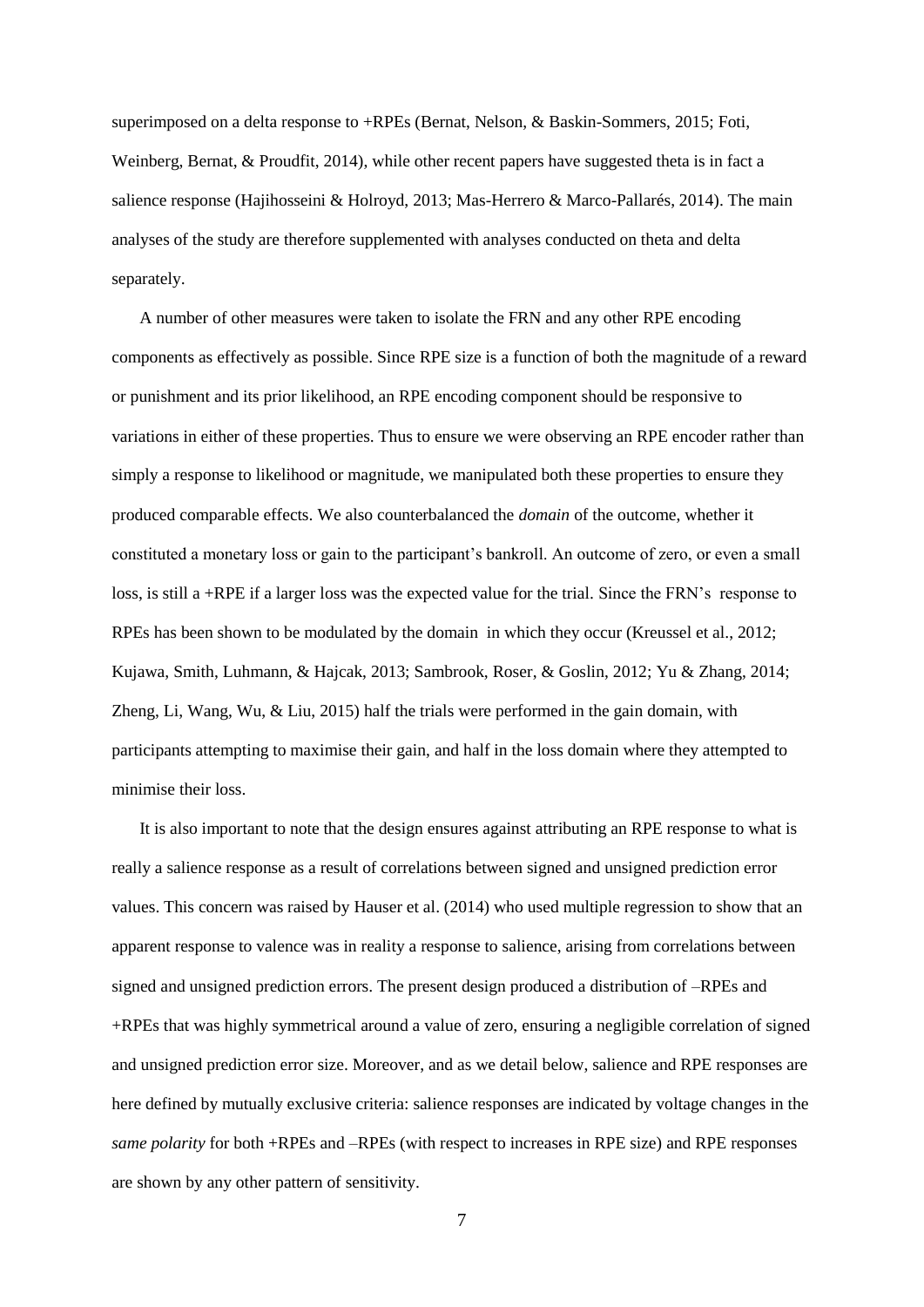### **Methods**

# **Participants.**

The study was approved by the ethics committee of the Faculty of Health and Human Sciences at the University of Plymouth. Eighty seven (23 male) students of the University of Plymouth participated for course credit and an opportunity to win money. All were right handed, under 29 years (mean age  $= 21.1$ ), had no history of neurological damage or other significant health problems, and were not on medication at the time of the experiment. No other information was recorded. Forty five participants were tested with RPEs manipulated by varying outcome magnitude, and forty two with RPEs manipulated by varying outcome likelihood.

# **Task**

Participants took part in a probabilistic reinforcement learning task. On each trial, they selected one of two keys and were then given reward feedback. They were informed that one key gave on average slightly better feedback (by the terms of the block, see below) than the other and that they should pay attention to the feedback they received so they might learn which key to prefer for the block's duration. Trials were presented in blocks of sixty, and the participant told that at the start of each block (clearly indicated to them) the good key would be randomly re-selected, requiring a new learning episode. In fact, feedback was pseudo-randomly predetermined, and the participant could not influence the outcome by key selection.

For magnitude participants, feedback on a given trial took the form of a number between 23 and 82. Furthermore, each block of sixty trials was designated a gain or loss block. On gain blocks, participants attempted to accrue a points total equal or exceeding 3,000 by the end of the block since they received £2 for doing so and nothing if they remained under  $3,000$ . In these blocks large numbers were therefore +RPEs and small numbers –RPEs. On loss blocks, participants attempted to *avoid* accruing a points total equaling or exceeding  $3,000$  since they lost £2 for doing so and lost nothing if they remained under. In these blocks large numbers were –RPEs and small numbers +RPEs. In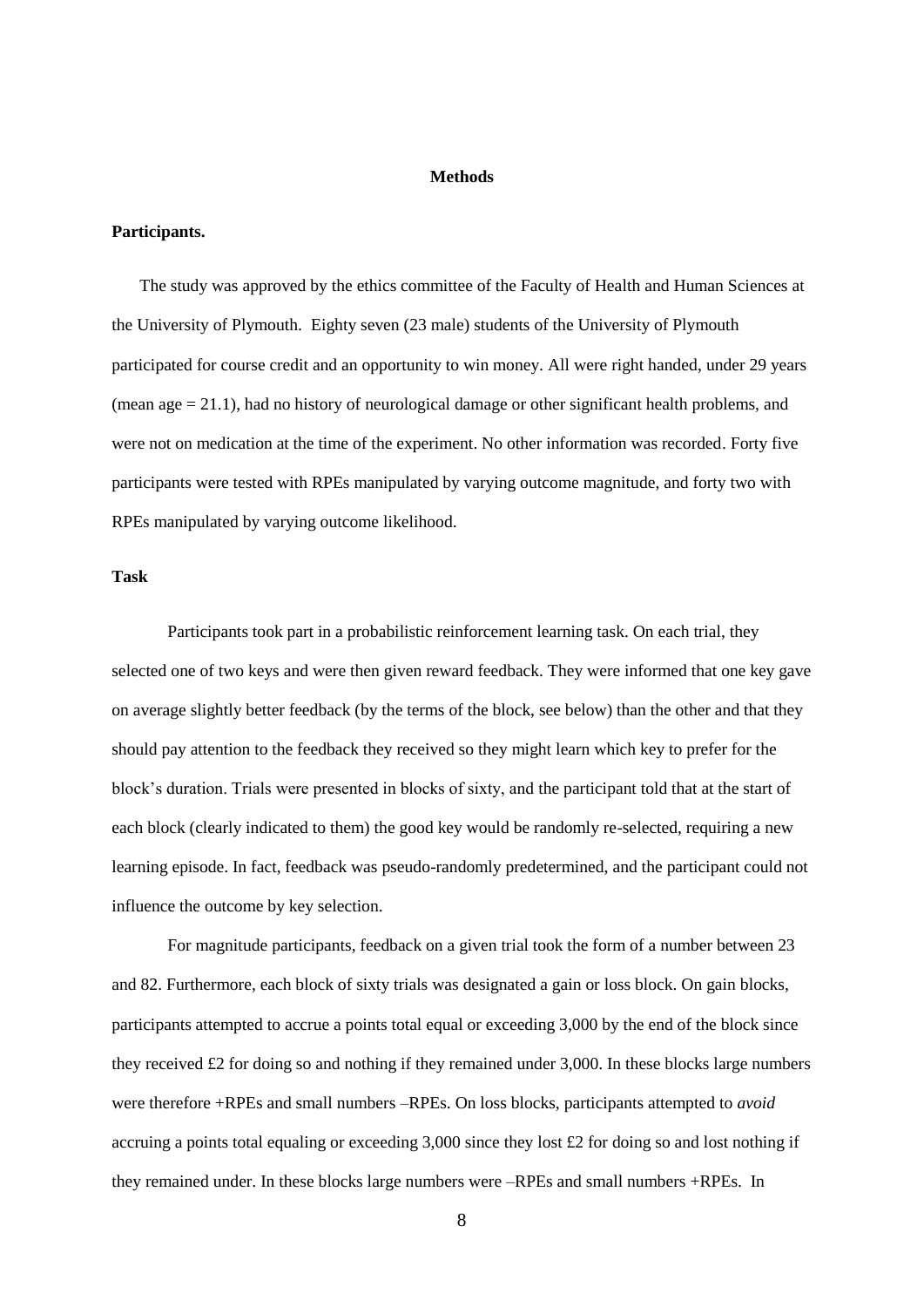reality, and regardless of the block's domain, the same sixty numbers were presented: each of the values from 23 to 82 inclusive, with this fact concealed by reporting a fictional sum to participants at the block's end, predetermined to exceed and fall under the target equally often for both gain and domain blocks. Thus the magnitude of a number and its RPE sign was reversed between gain and loss blocks (ensuring no confounding of magnitude and valence) and +RPEs and –RPEs were equally prevalent on both loss and gain blocks (ensuring no confound of domain and valence).

Sixteen gain domain blocks were run followed by sixteen loss domain blocks (sixty trials per block), with this order reversed for half the participants. A blocked design was used for the domain variable since the study sought only to control, not study, domain effects and it was believed that alternating domain on a trial by trial basis would confuse some participants and reduce FRNs generally as feedback stimulus–reward associations were continually being reversed. We also expected that blocking domain would reduce its effects generally.

For likelihood participants, feedback on a given trial was binary: either a one or a six. At the start of each block, a guideline probability for sixes was given, which could take the value 25% (low), 50% (medium) or 75% (high). A corresponding target number of sixes for the block was also given: 15, 30 and 45 respectively. On gain blocks, participants attempted to reach or exceed the target number of sixes by the end of the block since they received £2 for doing so and nothing if they did not. In these blocks sixes were thus +RPEs and ones –RPEs. On loss blocks, participants attempted to avoid reaching the target number of sixes since they lost £2 for doing so and lost nothing if they did not. Once again, in reality neither key was set to have a higher chance of returning sixes, with feedback pseudo-randomly predetermined. Since it was possible that participants could maintain a count of the number of sixes accrued on a block, deceit was not attempted in reporting this number; it was faithfully reported but predetermined to reach or fall short of the target equally often for both gain and loss blocks. As with the magnitude participants, stimulus magnitude, RPE sign and domain were fully counterbalanced.

Fifteen gain domain blocks were run followed by fifteen loss domain blocks (sixty trials per block), with this order reversed for half the participants. Within each domain, five sub-blocks were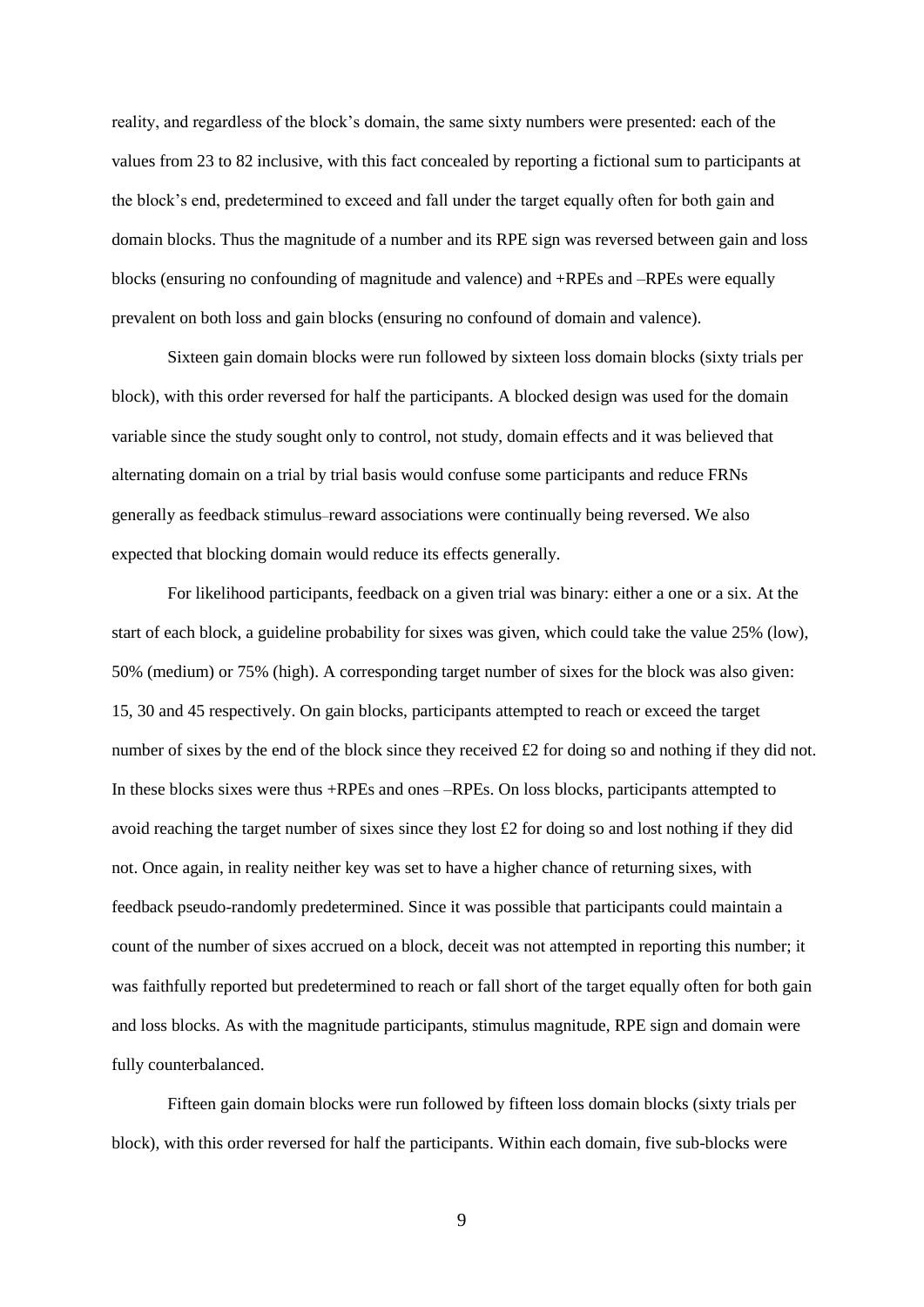presented for each of the three baseline probabilities for sixes. The order of these sub-blocks was counterbalanced.

To provide participants with an additional incentive to attend to feedback, at the end of each block they were required to perform an estimation task. Magnitude participants were asked whether they believed they had exceeded or fallen short of 3,000, and were awarded £0.20 for the "right" answer (i.e. that which corresponded with the fictional report). Likelihood participants were asked to report which key they believed had performed better, and were awarded £0.10 for the right answer: although neither key was actually set to be better one would typically show a purely incidental superiority over a block).

The experimental task was presented using E-Prime software and is summarized in Figure 2. Participants were shown a prompt and were required to press the right or left key of a key pad, using either hand. A fixation cross appeared (600–700 ms duration, with a uniform distribution), followed by the outcome stimulus (700 ms duration) and then a blank screen (800 ms duration).

Final earnings from the reinforcement learning task were zero for all subjects. Due to the end of block estimation questions, total earnings averaged £2.12 for magnitude participants and £1.96 for likelihood participants.

### **Modelling of Reward Prediction Errors**

RPEs were modelled as follows. At the beginning of each block, the expected value of the first trial was set to the mathematical expectation given the parameters for that block (always 52.5 under magnitude modulation and 2.25, 3.5 or 4.75 under likelihood modulation, depending on the baseline probability of sixes on that trial). Thereafter, expected value was computed using a standard Rescorla–Wagner algorithm (Rescorla & Wagner, 1972). For each trial, t, an RPE was computed as the difference between the actual outcome value  $R(t)$  and its expected value  $V(t)$  on that trial  $RPE(t) = R(t) - V(t)$ 

The expected value of the next trial  $V(t+1)$  was updated by adding the RPE, weighted by a learning rate, α, set to 0.3. This value was arbitrary, but in keeping with similar studies of reinforcement learning (Metereau & Dreher, 2013; Seymour et al., 2005), and comparable with a value extracted in a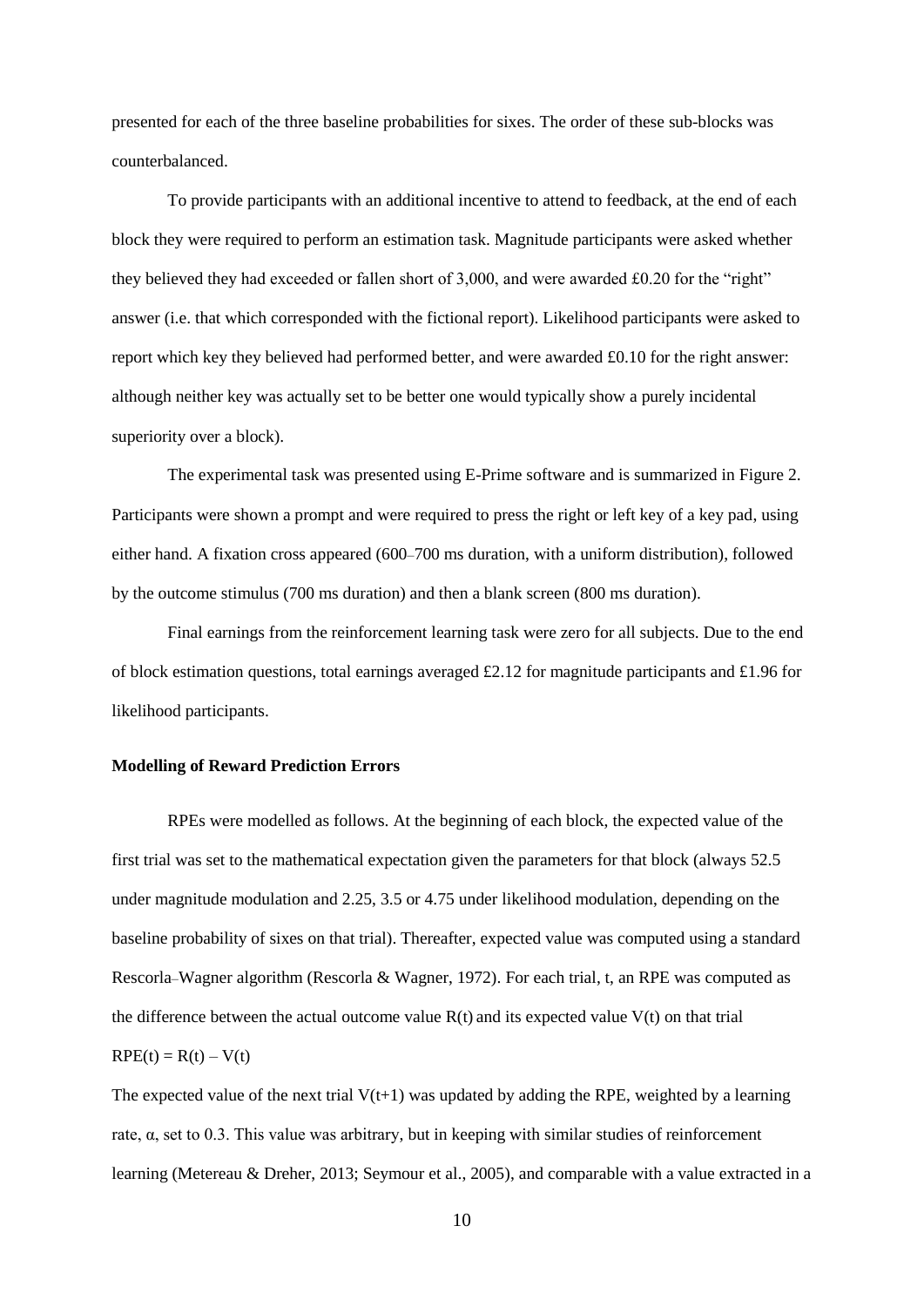recent study of non-reversal probabilistic learning and the FRN (Mas-Herrero & Marco-Pallarés, 2014).

 $V(t+1) = V(t) + \alpha RPE(t)$ 

#### **EEG Recording**

EEG data were collected from 61 Ag/AgCl active electrodes (actiCAP, Brain Products, Gilching, Germany) mounted on an elastic cap and arranged in a standard International 10–20 montage. Electrodes were referenced to the left mastoid and re-referenced off-line to the average of left and right mastoid activity. Vertical eye movement was monitored by a right suborbital electrode, and horizontal eye movement was monitored using an electrode on the right external canthus. Electrode impedances were kept below 20 kΩ. EEGs were amplified using a BrainAmp amplifier (Brain Products), continuously sampled at 500 Hz, and filtered offline with 60 and 50 Hz notch filters followed by a .1 Hz high pass filter and 30 Hz low pass filter. EEGs were time-locked to 100 ms before the onset of the feedback to 700 ms afterward, and then were baseline-corrected using the interval -100–0 ms. Eye movement artefacts were removed using a criterion of a voltage change exceeding 75 µv/200 ms in eye electrodes. Other non-specific artefacts were removed using a criterion of any electrode showing either a voltage change exceeding 40 µv/ms, a voltage value exceeding  $+/-200$  µv relative to baseline, or activity across the epoch of  $<2.5$  µv. The percentage of trials retained was 85.8%. The resulting mean number of valid trials, and standard errors for each of the conditions, were as follows: magnitude +RPEs 803 (16.01), magnitude –RPEs 795 (16.11), likelihood +RPEs 755 (17.68), likelihood –RPEs 748.81 (18.34). The minimum number of valid trials for any participant for any of the conditions was 295.

 Electrodes which malfunctioned in the course of an experiment were substituted using topographic interpolation (Perrin, Pernier, Bertrand, & Echallier, 1989). This produced an average incidence of topographic interpolation of 1.06%, with no more than three electrodes substituted for any participant.

#### **Data Analysis**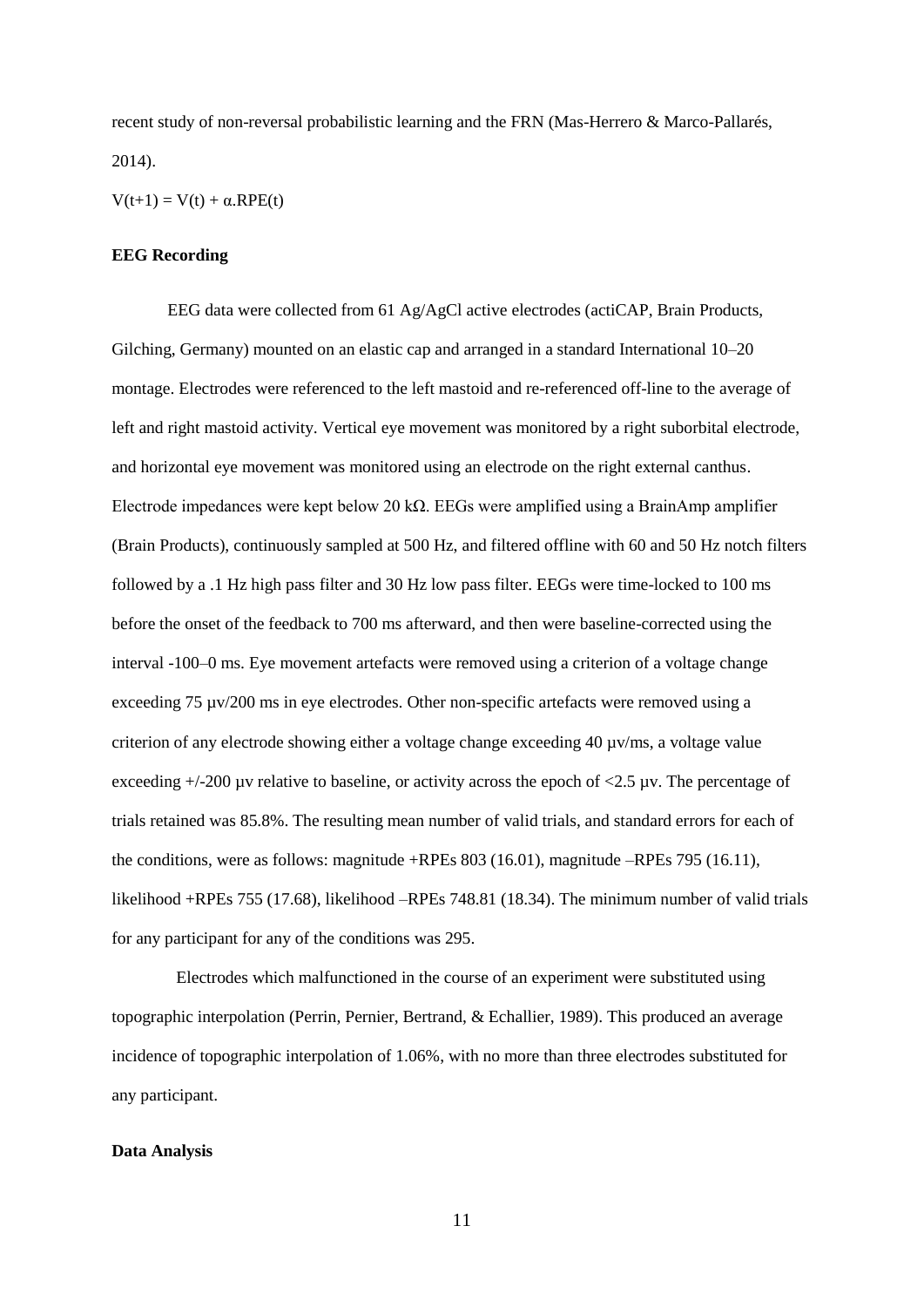**ERPs and correlation waveforms.** ERPs showing the categorical effect of valence, i.e. +RPEs vs. –RPEs, were created by conventional means, that is by averaging all trials of the given valence and then grand averaging those across participants. Analysis of the FRN was performed by comparing mean amplitude for +RPE vs –RPE waveforms at FCz and in in the interval 240–340 ms, a period shown to provide an appropriate representation of the FRN in a recent meta-analysis (Sambrook & Goslin, 2015). Subsequent analyses however, were based on the parametric variation of RPEs, with separate correlation waveforms created for trials with –RPEs and +RPEs, following Sambrook and Goslin (2014). A Pearson correlation of RPE size and voltage was performed across all trials performed by a particular participant, with a separate correlation calculated for each sample point from -100 to 700 ms, and for each of the active electrodes. These values of *r* were then replotted against time, generating, for that participant, a waveform in which the *y* axis represented, not voltage, but the strength of RPE size encoding at a particular time and electrode. The interpretation of such a figure is straightforward: where the waveform is at baseline there is no effect of RPE size on voltage, where there are deviations from baseline this indicates a relationship, suggesting that RPE size is being coded by voltage. Insofar as they show sensitivity to an experimental variable these correlation waveforms are in fact very similar to difference waves and should be interpreted in the same manner. Note that the correlation coefficients are small because they are derived from single trial data.

**PCA.** PCA was performed on these waveforms using the ERP PCA Toolkit Version 2.41 (Dien, 2010a) using identical means to those used by Foti et al. (2011) and following published guidelines (Dien, 2010b; Dien, Beal, & Berg, 2005; Dien, Khoe, & Mangun, 2007). Separate PCAs were performed for magnitude modulated and likelihood modulated RPEs, to ensure putative RPE encoding components such as the FRN were elicited in both cases, as theoretically required. First, a temporal PCA was performed using each time point as a variable and each combination of participant, electrode, and condition (i.e. +RPE vs. –RPE) as observations. This produced 5,490 observations for magnitude, and 5124 for likelihood. Factors were retained if they explained more variance than a factor extracted from a null dataset, i.e. passed a parallel test (Horn, 1965) and these were subjected to Promax rotation. Following this step, factors peaking prior to 50 ms post feedback, or factors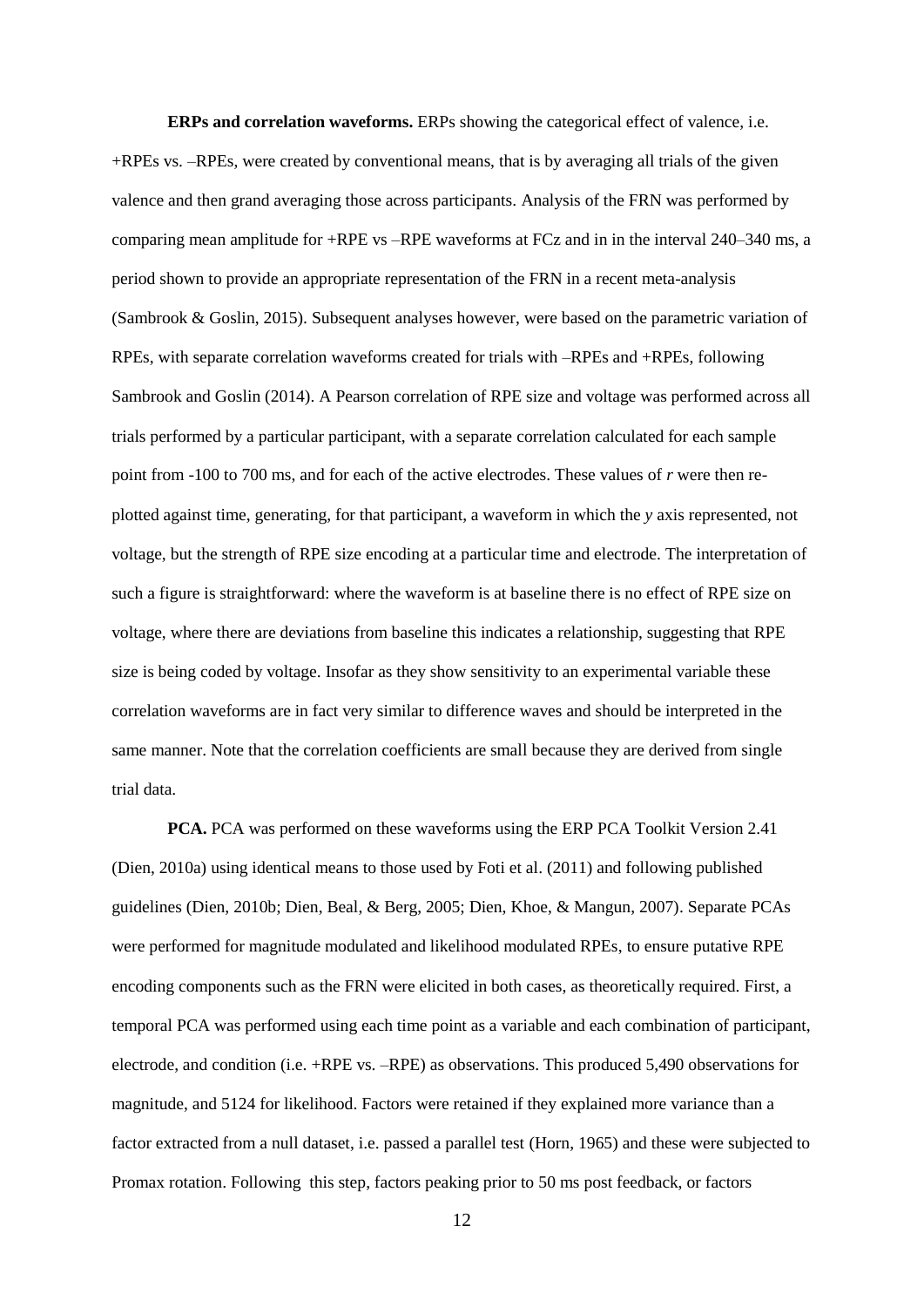showing a non-significant response to both +RPEs and –RPEs at the factor's peak, were discarded as likely artefacts, as were factors which explained less variance than these. The remaining temporal factors were then entered into a spatial PCA using Infomax rotation. In this step, electrodes were used as variables, and each combination of participant, condition and temporal factor used as observations. This produced 90 observations for magnitude and 84 for likelihood.

Following the method of Dien, Spencer, and Donchin (2003), factors were then reconstructed into waveforms using the product of the factor pattern matrix and the standard deviations. These could then be interpreted in the same manner as the correlation waveforms depicted in Figure 5: indeed, waveforms in Figure 5 are simply the sum of the factors shown in Figure 6, minus the residual factors that were extracted by the PCA but then discarded. This demonstrates an important feature of our analysis: because the correlation waveforms entered into the PCA describe sensitivity to RPE size, all factors extracted from these waveforms by the PCA necessarily constitute components sensitive to RPE size, with the degree of sensitivity indicated by the factor's amplitude (denominated in units of *r*). Since the rationale of the study is to isolate RPE encoding components and then compare their differential sensitivity to the size of +RPEs and –RPEs, this can be simply achieved by comparing the amplitude of the factor over +RPE and –RPE conditions.

For each extracted factor, this comparison was performed as follows. For each participant, the factor's sensitivity to +RPEs and –RPEs was scored by its peak amplitude under those conditions, following Foti et al. (2011). These scores were not directly compared (e.g. with a paired samples t-test) because *relative* sensitivity could not be used to characterise the factor's response function. Instead, the *presence or absence* of sensitivity to RPE size, along with its *sign* was established separately for +RPEs and –RPEs using one sample t-tests against a test value of zero. The resulting pattern of significance over the two tests could be used to classify the component into one of four mutually exclusive and exhaustive categories. Thus, significant sensitivity for +RPEs only would indicate a +RPE encoder, for –RPEs only a –RPE encoder. If the factor was sensitive to both RPE valences, but responded in opposite polarities for +RPEs and –RPEs it would be described as an integrated coder. On the other hand, if a factor responded with the same polarity to both RPE valences, it could not be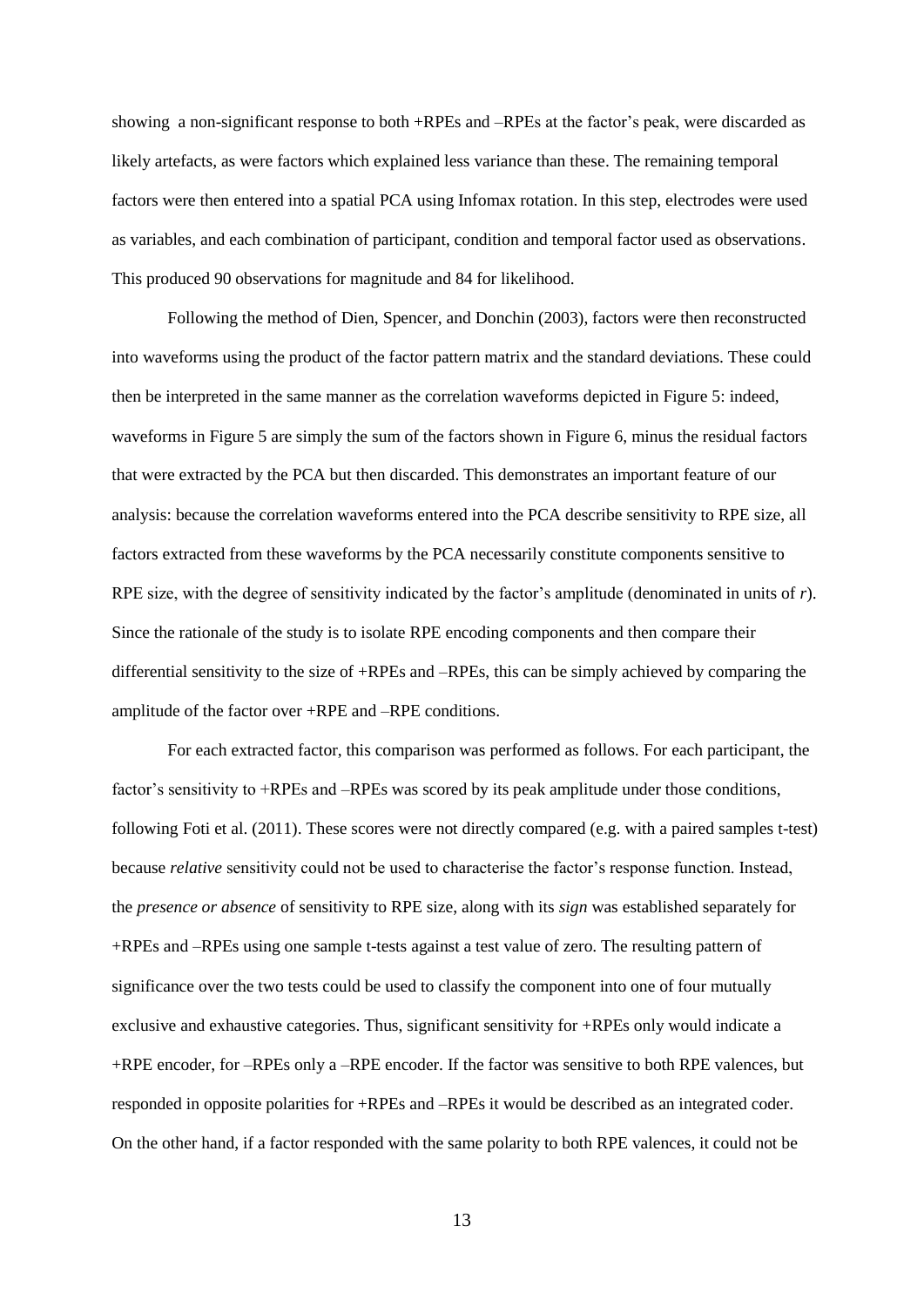described as an RPE encoder at all, but rather a salience encoder.<sup>1</sup> In some cases, factors responded in the same polarity but with different strengths to +RPEs and –RPEs, typically stronger for the former. This differential sensitivity notwithstanding, such a factor could not be described as an RPE encoder because it could not distinguish between the two valences, producing an equivalent output for small +RPEs and large –RPEs and thus failing the axiomatic model. Nevertheless, to assess the degree of this asymmetrical response, these salience encoding factors were additionally subjected to a pairedsamples t-test to establish the degree of differential sensitivity to +RPEs and –RPEs.

**Source localisation.** After extraction of factors, source localisation was performed using Robert Oostenveld's FieldTrip (http://fieldtrip.fcdonders.nl/start), which was interfaced directly from within the ERP PCA Toolkit. The procedure closely followed Foti et al. (2011). This used a four-shell model to specify a pair of hemispheric dipoles. To reduce the likelihood of finding a solution for a local minimum, a grid scan was performed on the head space to identify the best starting position for the dipoles. An iterative algorithm then moved dipole positions until maximum fit was achieved under a maximum-likelihood estimation algorithm. The entire epoch was used for the fitting process. Stability of the solution was assessed using the ERP PCA toolkit's jack-knife technique, in which the spatial step of the PCA was recomputed as many times as there were participants, with a single participant omitted each time, allowing examination of the extent to which the solution depended on particular participants.

**Separation into theta and delta frequency bands***.* Single ERP trials were re-filtered into theta and delta bands using 4–7 Hz and 0.1–4 Hz bandwidth pass filters respectively (48dB roll off). Separate analyses of the filtered waveforms proceeded as above, with the exception that power, rather than amplitude was used as the dependent variable. The creation of correlation waveforms and their entry into PCA were also performed using the same methodology as that described previously.

<sup>&</sup>lt;sup>1</sup> In a previous paper (Sambrook & Goslin, 2014) we investigated response functions using the same rationale of separately testing sensitivity to +RPEs and –RPEs, However, in that study we correlated voltage against RPE utility rather than RPE size. As utility and size are inversely related in –RPEs, and positively related in +RPEs this meant that salience responses in that study were represented by oppositely signed +RPE and –RPE waveforms. In this study we have changed our convention to allow a direct comparison of our data with that of the study of Foti et al., (2011).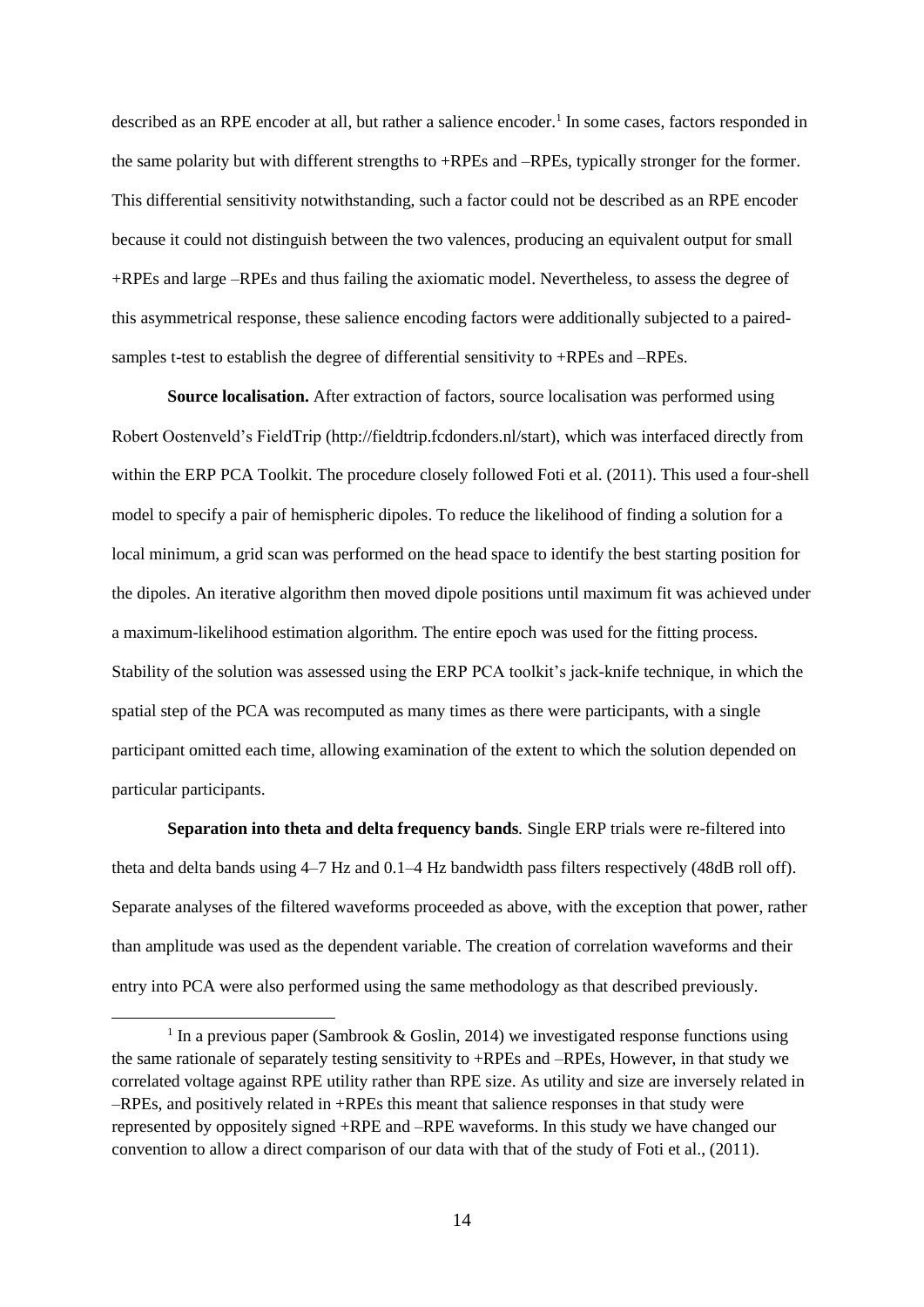#### **Results**

# **Behavioural results**

Because the relationship of outcome to key was entirely random, any profitability of one key over the other was transient and the expected values derived from the model were in no way an indicator of differences in real long term expectation. However, since participants had been told that in each block one key was programmed to be slightly more favourable than the other one, and were under a monetary incentive, we expected they would track expected values and act on them. This was confirmed. Participants were more likely to choose the key which at that moment in time enjoyed higher expected value (magnitude participants: 71% correct key choices  $\chi^2$  (1) = 14237.98, p < .001; likelihood participants: 68% correct key choices,  $\chi^2$  (1) = 9573.44, p < .001). As the difference of expected value between the two keys grew, the likelihood of selecting the better key grew accordingly as shown in Figure 3. In addition, an analysis of key switches showed that these were more likely if the previous trial incurred a –RPE rather than a +RPE (magnitude participants;  $\chi^2(1) = 3093.58$ , p  $<$  .001; likelihood participants:  $\chi^2(1) = 1843.79$ , p  $<$  .001). Key switches also became more likely as the expected value of the two keys grew closer, as shown in Figure 3. Collectively, these results suggest that participants persevered with previously favourable keys until their expected value dropped close to the alternative. As such, their behaviour confirmed that they were engaged in reinforcement learning.

# **ERPs**

Grand average waveforms shown in Figure 4 show the relative negativity for bad outcomes that is characteristic of the FRN, with this effect strongly significant in the interval 240–340 ms (magnitude modulated FRN t(44) = 5.69, p < .001, likelihood modulated FRN t(41) = 5.28, p < .001). Figure 5 provides correlation plots showing the strength of encoding of –RPEs and +RPEs. Axes are plotted in reverse by convention. For the majority of the epoch, the correlation between RPE size and voltage is positive for both +RPEs and –RPEs, indicating that increases in the size of both rewards and punishments produce a more positive feedback-locked waveform. This suggests that the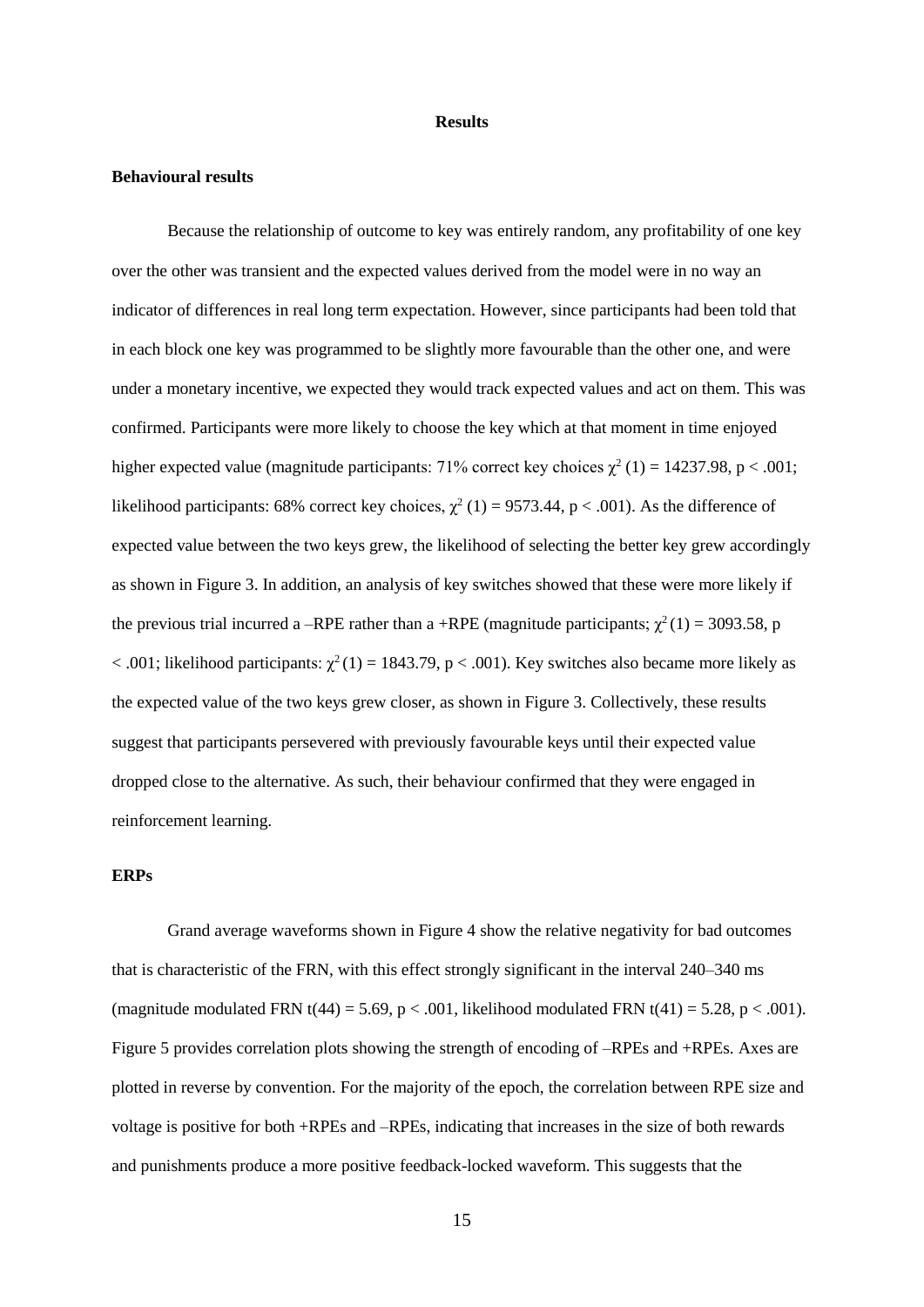underlying components are salience encoders, not RPE encoders. The exception is as  $\sim$ 330 ms where +RPEs retain a correlation with voltage but –RPEs show no correlation, suggesting that at this point an RPE encoding occurs, but for +RPEs only. This hypothesis was investigated in the PCA analysis below.

#### **PCA components**

The temporal step of the PCA resulted in 11 temporal factors for magnitude modulated RPEs and nine for likelihood modulated RPEs. In the spatial step, three factors were extracted under both modulators producing a total of 33 and 27 temporospatial factors for magnitude and likelihood modulated RPEs respectively.

The first four factors from each temporospatial PCA were selected for plotting and analysis on the basis that they accounted for three times more variance than the remaining factors. These factors are summarised in Table 1 and plotted for +RPEs and –RPEs separately in Figure 6. Of the remaining factors, the first temporospatial factor for each temporal factor is shown in Supplementary Figure 1.

**Proposed FRN PCA component.** Under both modulators, factor TS3/SF1 resembled the temporospatial profile of the FRN (see Table 1). One sample t-tests conducted at the peak of this factor's activity revealed it to be significantly responsive to +RPE size (magnitude  $t(44) = 6.71$ , p  $< .001$ ; likelihood t(41) = 7.97, p  $< .001$ ) but not to –RPE size (magnitude t  $< 1$ , likelihood t  $< 1$ ). The response function of this factor, and its common occurrence in response to both magnitude and likelihood modulated RPEs was thus consistent with an RPE encoding function, albeit only of +RPEs. The slightly increased latency of the factor's peak under magnitude modulation (344 ms compared to 322 ms for likelihood, see Table 1) may be attributable to the greater complexity of processing a number in a sixty point range compared to the simple dichotomous stimuli of the likelihood experiments.

While a separate analysis of magnitude and likelihood modulated RPEs was necessary to establish their independent generation of the component, having established this, we collapsed likelihood and magnitude data together and re-extracted the factor to maximise the power of source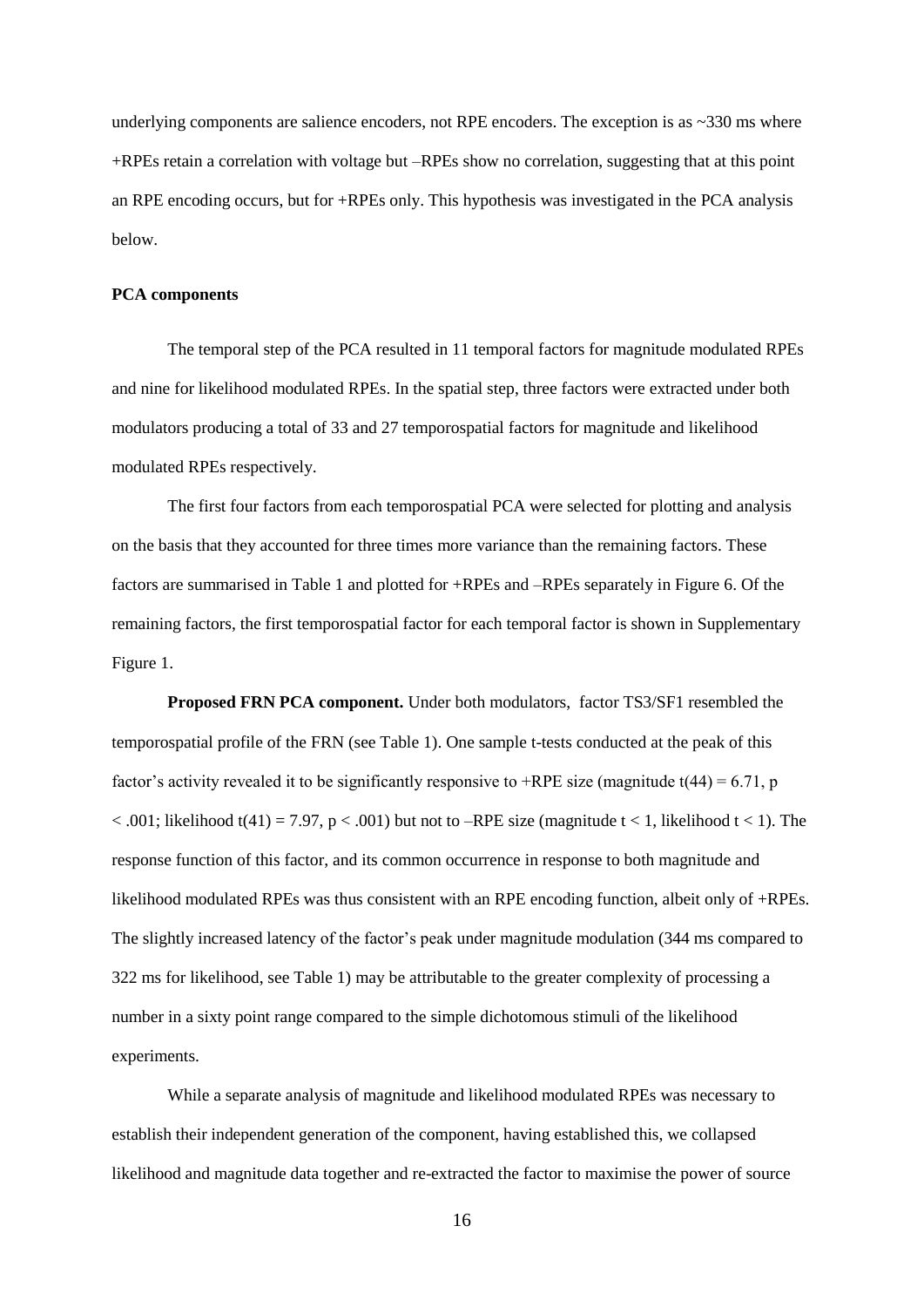localisation. This produced a good quality solution (residual variance = .98%) which identified a source in the putamen, shown in Figure 7. (Talaraich co-ordinates: 29.44, -18.27, -3.07). Application of the jack-knife technique showed this solution was extremely stable, with the standard deviation for these co-ordinates being 0.60, 0.54 and 0.42. The dipole was significantly larger in the right hemisphere t(87) = 77.13, p < 0.001.

**Other PCA components**. A late parietal factor with a profile consistent with a slow wave, and showing a salience response function was found under both modulators. It was responsive to both +RPEs (magnitude t(44) = 11.21, p < .001; likelihood t(41) = 8.74, p < .001) and –RPEs (magnitude  $t(44) = 7.99$ , p < .001; likelihood  $t(41) = 7.49$ , p < .001), showing a greater response to +RPEs relative to –RPEs under the likelihood but not magnitude modulator (magnitude,  $t(44) < 1$ ; likelihood  $t(41) =$ 12.06,  $p < .001$ ).

A factor with a time course and amplitude consistent with the P3 was also found, though with a more anterior peak, at Cz. Under the magnitude modulator, the factor was responsive only to +RPEs  $(+RPEs, t(44) = 7.66, p = < .001; -RPEs t(44) < 1$ . For likelihood, however, this component showed a salience response, having the same polarity of response to both +RPEs (t(41) = 13.68, p < .001) and  $-$ RPEs t(41) = 8.70, p < .001), though with a greater response to +RPEs (t(41) = 12.90, p < .001). As such, its behaviour is not consistent with an RPE encoder.

A frontal salience encoding factor was found which has been provisionally dubbed the P2 following Foti et al's (2011) classification of a similar factor shown under PCA. Under the magnitude modulator, this had the same polarity of response to both +RPEs (t(44) = 7.97,  $p < .001$ ) and –RPEs  $(t(44) = 5.53, p < .001)$  but with greater responsiveness to +RPEs  $(t(44) = 3.43, p = .001)$ . The same pattern was observed under the likelihood modulator (+RPEs,  $t(41) = 6.40$ ,  $p < .001$ ; -RPEs,  $t(41) =$ 3.06  $p = .004$ ; +RPES vs. -RPEs,  $t = 12.37$ ,  $p < .001$ ).

Domain was not an experimental variable in the present study, however to ensure that the results were not particular to either gain or loss domains, additional, separate PCAs were performed on gain and loss trials for both magnitude and likelihood data. This had no effect on the pattern of statistical significance shown by the factors under one sample t-tests, suggesting the factors' response functions were unaffected by domain. The factors are shown in Supplementary Figure 2.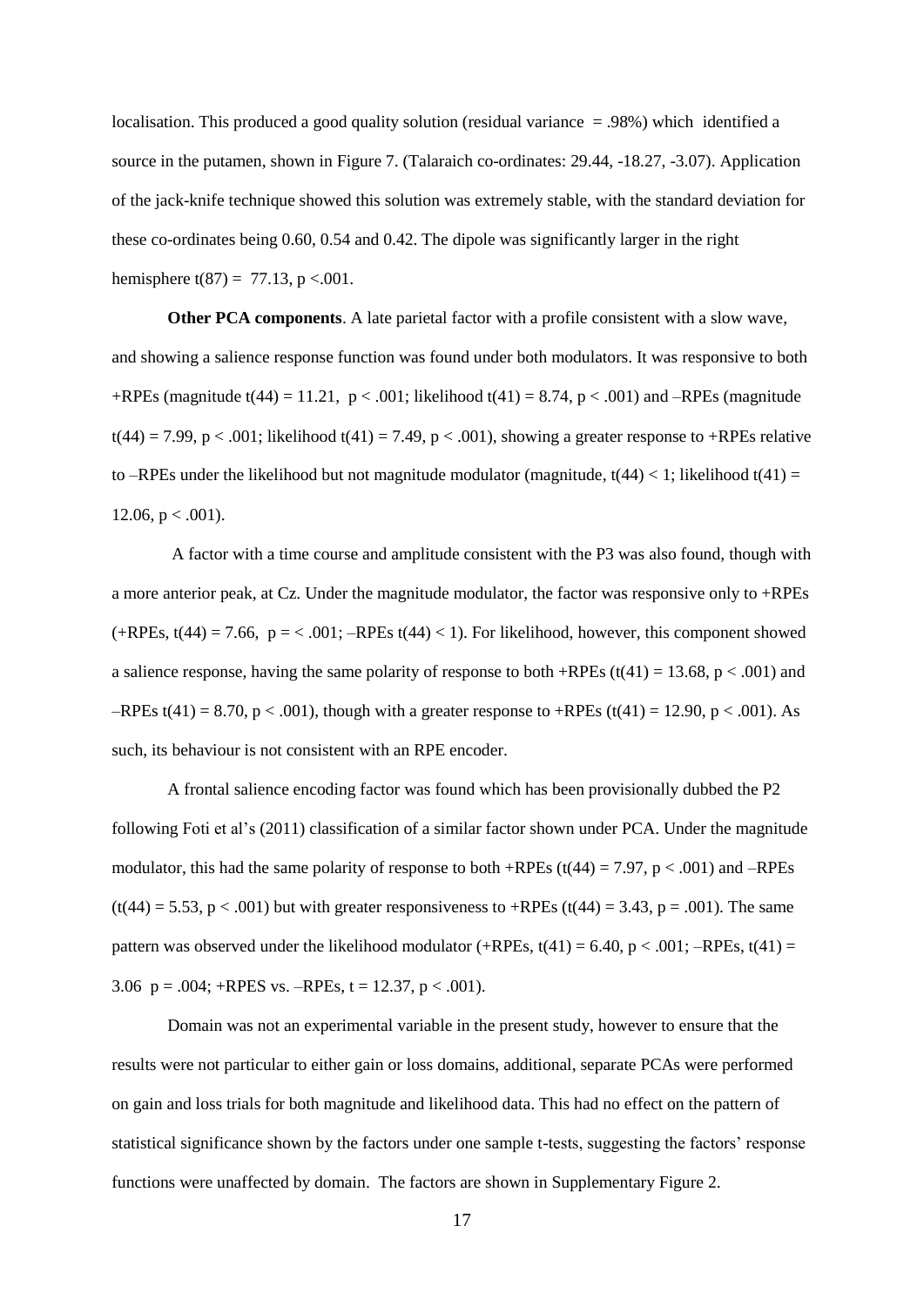The response function of all factors also remained the same when the learning rate was set to zero, (common in the FRN literature) with the exception that, specifically under likelihood modulation, the FRN component achieved a weak sensitivity to –RPEs in addition to a strong sensitivity to +RPEs (–RPE sensitivity, t = 2.55, p = .013; +RPE sensitivity, t = 6.31, p < .001). Factors are presented in Supplementary Table 1.

## **Theta and Delta**

Grand average ERPs of theta and delta filtered data are shown in Figure 8, allowing the contribution of each of these frequencies to the FRN to be assessed. In the interval 240–340 ms, theta power was greater for –RPEs compared to +RPEs (magnitude,  $t(44) = 2.99$ , p = 0.005; likelihood t (41)  $= 3.39$ , p =.002), while delta power was greater for +RPEs compared to –RPEs (magnitude, t(44) = 7.42,  $p < .001$ ; likelihood  $t(41) = 6.30$ ,  $p < .001$ ).

Correlation waveforms for the filtered data are shown in Figure 9. For delta, these results closely resemble those found in the original broad frequency data shown in Figure 5. That is, there is an attenuation in this interval of sensitivity to –RPE size at 320–340 ms, and in the FRN interval overall. A power comparison in the interval 240–340 ms revealed sensitivity to RPE size to be greater for +RPEs than –RPEs (magnitude  $t(44) = 4.73$ , p<.001; likelihood  $t(41) = 2.40$ , p = .02), indicating an interaction between RPE size and valence. In the theta band, the relationship between RPE size and voltage was oscillatory, producing a negativity for large RPEs at 300–350 ms set between two positivities. However, the relationship of RPE size to voltage is the same for both +RPEs and –RPEs, i.e. they can be seen to be in phase oscillation in Figure 8, with no significant differences in sensitivity to RPE size in the interval 240–340 ms (magnitude  $t(44) = .39$ , p = .70; likelihood  $t(41)$  $= 1.78$ ,  $p = .08$ ). Thus, power within the theta frequencies is indicative of salience encoding.

The correlation waveforms for delta and theta were entered into separate PCAs to separate out overlapping components in those frequency bands. For delta activity, the temporal step of the PCA resulted in 5 temporal factors for both magnitude and likelihood modulated RPEs, each of which was parsed into three temporospatial factors at the spatial stage. Since, in each case, the first of these three temporospatial factors accounted for the bulk of the variance explained at the temporal step, only the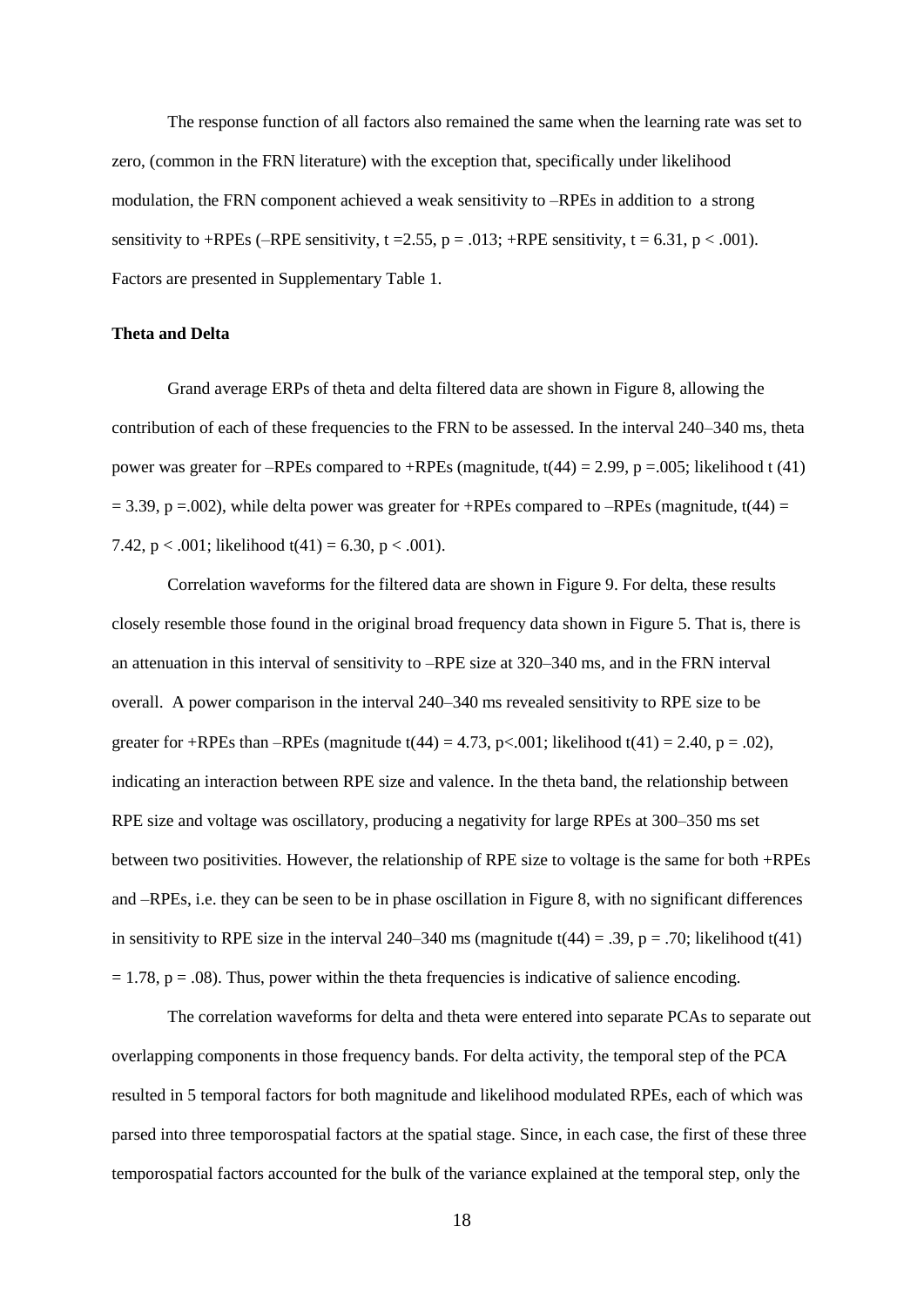first temporospatial factor of each temporal factor was considered. Of these five factors, four were the same factors extracted from the original broad frequency data, shown in Figure 6. A fifth factor occurring at 90–100 ms showed a salience response under likelihood modulation and a +RPE response under magnitude. For theta activity, the temporal step of the PCA resulted in a single temporal factor extracted for magnitude modulated RPEs and two temporal factors for likelihood, with each of these producing three temporospatial factors at the spatial step. All theta factors showed a salience response. Factors are shown in Supplementary Figure 3.

#### **Discussion**

Our aim in the present study was to disentangle the responses to signed and unsigned prediction errors that are likely to be present in the feedback locked ERP waveform and which have hindered attempts to demonstrate that the FRN axiomatically constitutes an RPE. To ensure that valence and salience were not confounded, we employed a design in which the size of signed and unsigned prediction errors was uncorrelated. We manipulated RPE size as a continuous independent variable to increase the power of our design to reveal a component sensitive to continuous variations in RPE size. We used PCA and time frequency decomposition to reduce the effect of component overlap.

An initial analysis of averaged ERPs revealed a typical FRN showing a relative negativity for –RPEs in the interval 240–340 ms. Separation into theta and delta frequency bands revealed greater power for –RPEs in theta, and greater power for +RPEs in delta, supporting results of a number of recent studies (Bernat et al., 2015; Cavanagh, Frank, Klein, & Allen, 2010; Foti et al., 2014; Kamarajan et al., 2012; Marco-Pallares et al., 2008; Mas-Herrero & Marco-Pallarés, 2014).

Such categorical valence effects, either in the original waveforms or their spectra, do not demonstrate RPE-encoding components however. This requires the demonstration that the component is also sensitive to RPE size, that this interacts with its sensitivity to valence, and that the interaction takes a specific form: either sensitivity to the size of +RPEs only, or –RPEs only, or to both but with the sign of the sensitivity reversed. In contrast, same-signed sensitivity to RPE size for +RPEs and – RPEs would constitute a salience response even if an interaction between RPE size and valence were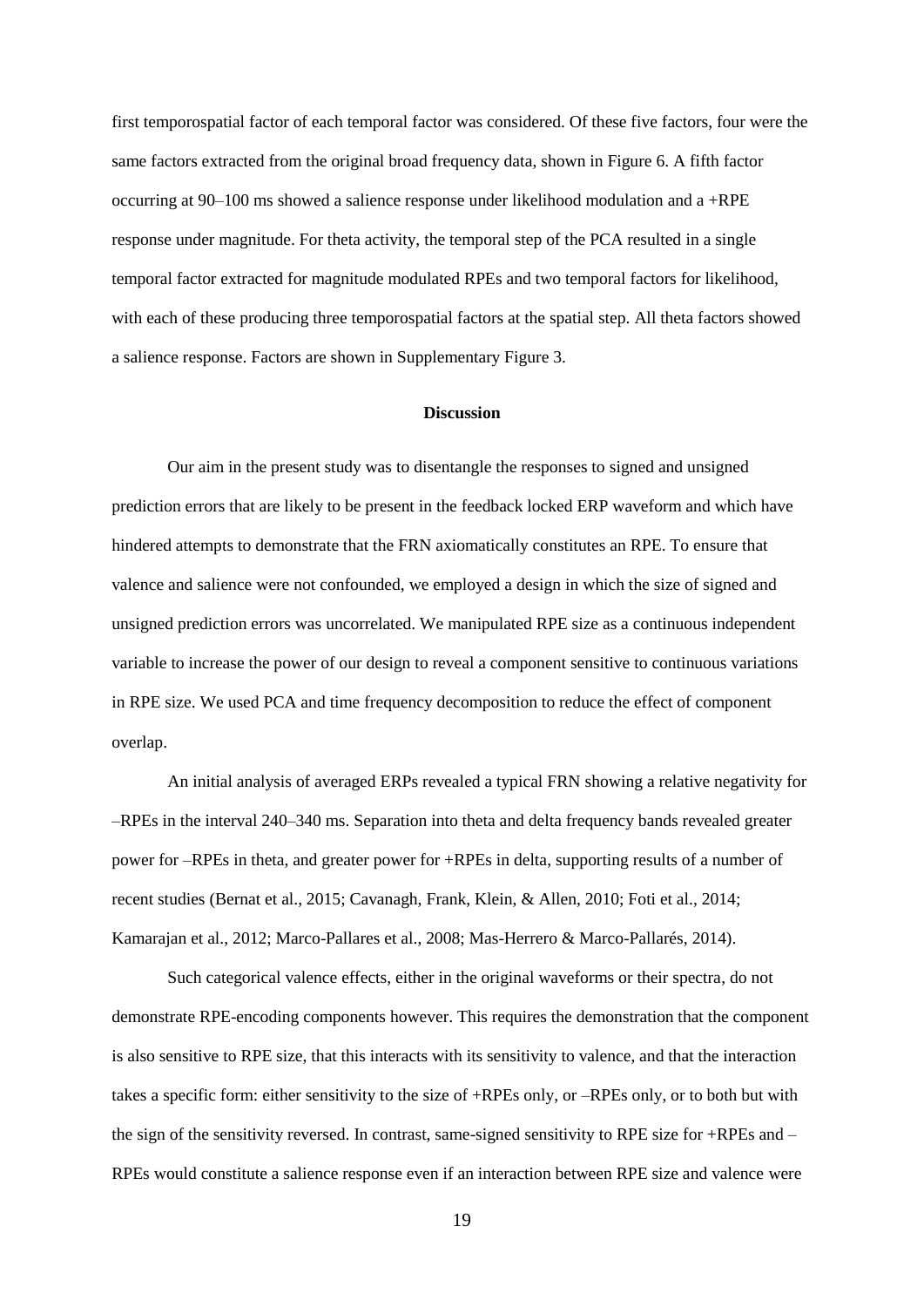present since, as noted earlier, such a component could not reliably distinguish good and bad outcomes despite its asymmetrical response to them.

As can be seen in Figure 5, for the majority of the 700 ms following feedback, sensitivity to the size of RPEs was indeed present, but with the same sign for both +RPEs and –RPEs (i.e. both waveforms showed positive deflections) indicating a salience response. An attenuation of sensitivity to –RPE size at 320–340 ms, however, suggests that at this point +RPE encoding may occur. This effect occurred in the delta frequency, as demonstrated both by the similarity of the delta filtered waveform to the broad frequency parent, and the fact that a significant interaction of RPE size and valence was present in the delta filtered waveform but not the theta. This effect was also shown in a recent study by Cavanagh (2015), although the absence of a –RPE condition in that study means that a salience response cannot be ruled out. In theta, as can be seen in Figure 9, the oscillations of +RPE and –RPE waveforms are largely in phase, thus sensitivity to RPE size is same-signed at any given time, indicating a salience response. This is in accord with recent studies which have shown that the greater *average* theta power of –RPEs compared to +RPEs does not entail greater sensitivity to –RPE size (Bernat et al., 2015, Mas-Herrero & Marco-Pallarés, 2014, though see Cavanagh et al., 2010).

While the effect at 320–340 ms was suggestive, PCA allowed the effect to be addressed more robustly. Since PCA is a purely data-driven process, it is resistant to biases in data interpretation, and particularly those resulting from the choice of interval or electrode for analysis (all data are considered equally meaningful at the PCA's outset). The PCA confirmed the existence of the +RPE encoder at 320–340 ms. An additional PCA, performed separately on delta and theta filtered correlation waveforms confirmed that this component occupied the delta frequency. In contrast, only salience encoding components were extracted from the theta correlation waveforms.

A component with a temporospatial profile consistent with the FRN was thus extracted from the present data. According to Holroyd & Coles' original theory, the FRN codes for a temporal difference error carried by dopaminergic midbrain neurons to the anterior cingulate cortex (ACC), where it serves as a teaching signal. In the present study, this component was responsive only to the size of +RPEs, suggesting that only a reward signal is transmitted. This finding is in keeping with the fact that midbrain dopaminergic neurons are strongly suspected to code +RPEs with scaled phasic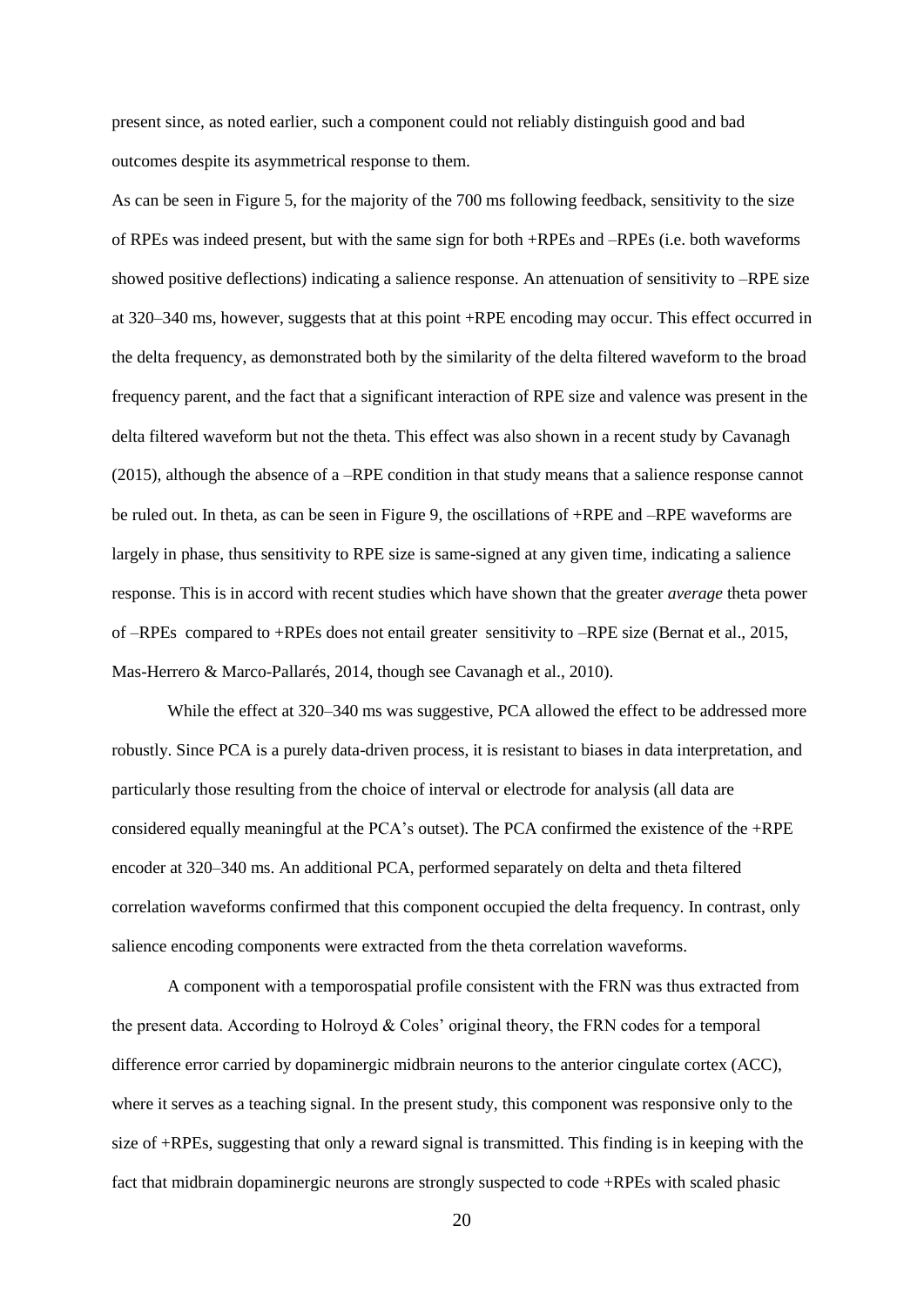bursts (Schultz, Dayan, & Montague, 1997), but because of their low tonic output appear to have little ability to code –RPEs with phasic reductions (Bayer & Glimcher, 2005). Other aspects of Holroyd and Coles' theory are less compatible with the present findings. In particular, the theory claims a close functional link between the FRN and the response-locked error related negativity (ERN), a component arising in response to internal registration of an error. Since the ERN necessarily arises exclusively from –RPEs, the plausibility of a common neural substrate with the FRN is strongly questioned.

The localisation of the FRN to the ACC is also not supported by the present data. While the ACC has been commonly implicated as the source of the FRN, this finding is typically based on ERPs rather than individual components extracted by PCA or a similar process. In contrast, recent source localisation attempts on PCA-extracted components have consistently found a source in the striatum (Carlson, Foti, Mujica-Parodi, Harmon-Jones, & Hajcak, 2011; Foti et al., 2011; Martin, Potts, Burton, & Montague, 2009), as was found in our own study. This raises the possibility that source localisation attempts based upon data that has not been decomposed by PCA may well have been compromised by overlap with some other component. It is notable that the effect of valence in the undecomposed waveforms is strongest at  $\sim$ 300 ms (shown by the difference waves in Figure 4) which is typical for the FRN (Sambrook & Goslin, 2015), but that this *effect* nevertheless does not correspond to any extracted *factor*. Decomposition of the effect reveals it to arise from a combination of TS3/SF1, the factor we have described as the FRN, and the earlier P2 component, which shows a salience response which is somewhat stronger for +RPEs. Clearly, source localisation of the valence effect at 300 ms could thus not give a meaningful result. In contrast, localisation of the proposed FRN component to the ventral striatum, combined with the finding that it codes exclusively for +RPEs, converges with recent fMRI meta-analyses showing the striatum to be strongly +RPE biased (Bartra et al., 2013; Garrison et al., 2013; Liu, Hairston, Schrier, & Fan, 2011). In these meta-analyses, the areas of the striatum responding to +RPEs were also relatively large, increasing the plausibility of their producing a scalp detectable voltage, something which has previously been questioned [\(Cohen, Cavanagh, &](#page-25-0)  [Slagter, 2011\)](#page-25-0). .

Our prime motive for using PCA in the present study was to remove components overlapping the FRN. An additional aim was to use this data-driven technique to reveal other components that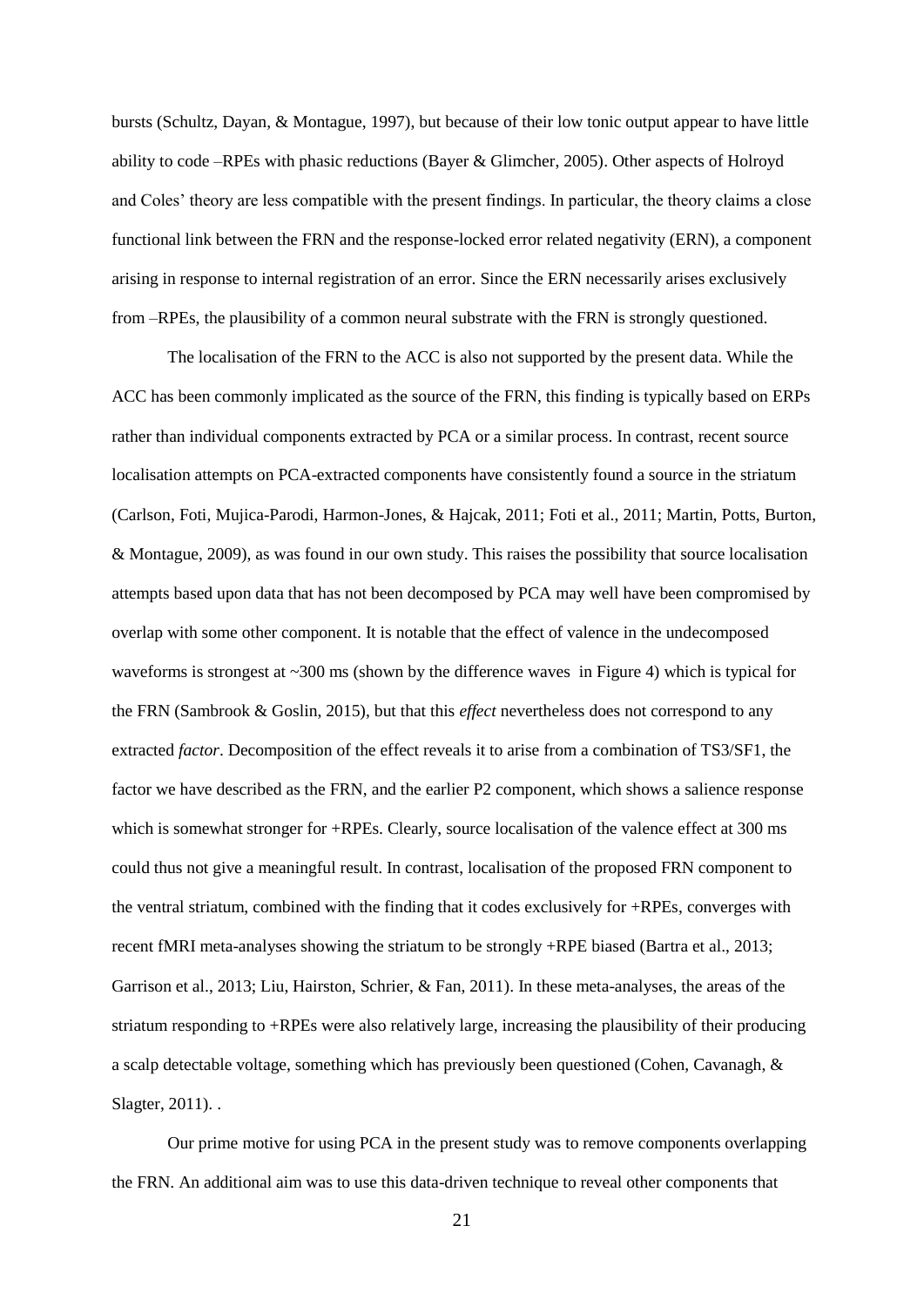appeared to encode RPEs. None were found. Instead, numerous salience encoding components were found which were sensitive to absolute, or unsigned prediction error size. While some of these showed a larger response for +RPEs than –RPEs, thus satisfying the axiomatic model's first axiom, they failed its second axiom because voltage became more positive for both +RPEs and –RPEs as RPE size grew. The importance of the second axiom should be clear when one considers that the activity of such components will be the same for large –RPEs and small +RPEs, rendering them unsuitable as RPE encoders. These salience components had latencies, durations and strengths strongly resembling Foti et al.'s (2011) PCA study, and also resembled the behaviour of ERP components shown in other recent studies and reviews (San Martin, 2012; Talmi et al., 2013).

Notably, the study failed to find any –RPE encoding component. This is a surprising finding, given the apparent value that coding the size of –RPEs has for learning. While theta power was greater overall for –RPEs compared to +RPEs, no component sensitive to –RPE size was found that could not better described as a salience encoder. It should be noted that our experiment was specifically designed to provide a fair assessment of the presence of the four response functions (+RPE, –RPE, integrated and salience) in the post feedback waveform. First, the problem of component overlap was directly addressed by PCA. Second, and also as a consequence of the PCA, the waveform's true activity was not distorted by averaging activity over a canonical interval taken from the literature which might have historically reified a component that was in fact a composite. Third, an appropriate signal for each of the possible RPE encoders was derived from the axiomatic model.

Nevertheless, other studies which have met these criteria have in some cases revealed a –RPE encoder. Using a Pavlovian, rather than operant learning variant of the present task, we have observed sensitivity to –RPE size at ~360 ms albeit as a much fainter signal (Sambrook & Goslin, 2014). Pedroni, Langer, Koenig, Allemand, and Jancke (2011) also found sensitivity to –RPEs at that time (albeit with reversed polarity) in a design that addressed component overlap with topographic ANCOVA. Donamayor, Marco-Pallares, Heldmann, Schoenfeld, and Munte (2011) and Talmi, Fuentemilla, Litvak, Duzel, and Dolan (2012) addressed the problem of component overlap with MEG, with Donamayor et al. finding a –RPE encoding 480–600 ms and no +RPE encoding, and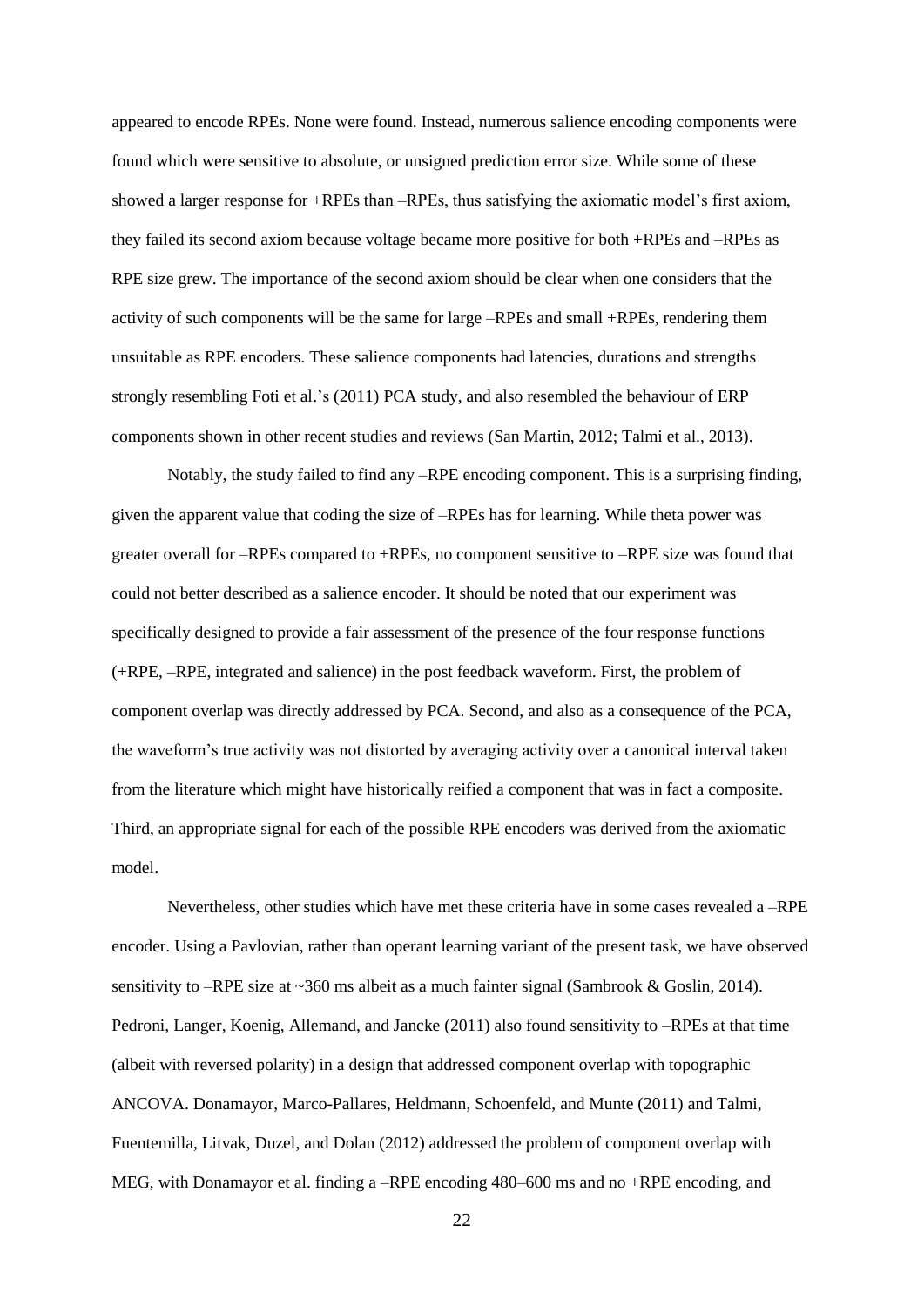Talmi et al. finding an integrated coding at  $\sim$ 320 ms. The literature is thus inconsistent. This is very likely due the difficulty in disaggregating reward encoding components even in designs that have explicitly set out to do so. Components are reified by the statistical effects of experiments, but given the quantity of neural activity that contributes to those effects it is unlikely that the components so described are not in reality conglomerates of functionally distinct components. This is particularly pernicious in the case of RPE encoders since there are many ways that two quite separate RPE encoders which are analysed as a single unit can produce an aggregate response that corresponds perfectly to some third RPE encoder that is not present at all (Sambrook & Goslin 2014). The problem is reduced, but not eliminated, by decomposing the waveform into principal components or time frequency spectra and, as such, the present study, and others addressing this problem comprise one step along this road. As such, one emerging result from this literature, consolidated by the present study, is that the encoding of –RPEs is absent from the ERP waveform in the specific time interval associated with the FRN. This suggests that the robust valence effects that have been observed there since Holroyd and Coles' influential paper constitute a response to good, not bad outcomes.

# **Figure Captions**

Figure 1. How component overlap undermines simple effects analysis of the FRN (measured at the green line). a) How the FRN might look in simple waveforms unaffected by component overlap. In this hypothetical case the FRN shows integrated coding, with both –RPEs and +RPEs modulated by their size, on a common utility scale where positive voltages are good. b) a separate component lies in the same interval which simply codes for the absolute size of the prediction error, i.e. its salience. Large prediction errors shift the waveform positively by  $\sim$ 2  $\mu$ v. c) The observed ERP waveforms. The effect of the salience encoding component is to shift large –RPEs and large +RPEs positively, producing equivalent voltages for small and large –RPEs while increasing the difference between the voltage of small and large +RPEs . Analysis of simple effects would result in the erroneous conclusion that the FRN responds to the size of +RPEs only.

Figure 2. Summary of a single trial of the task procedure.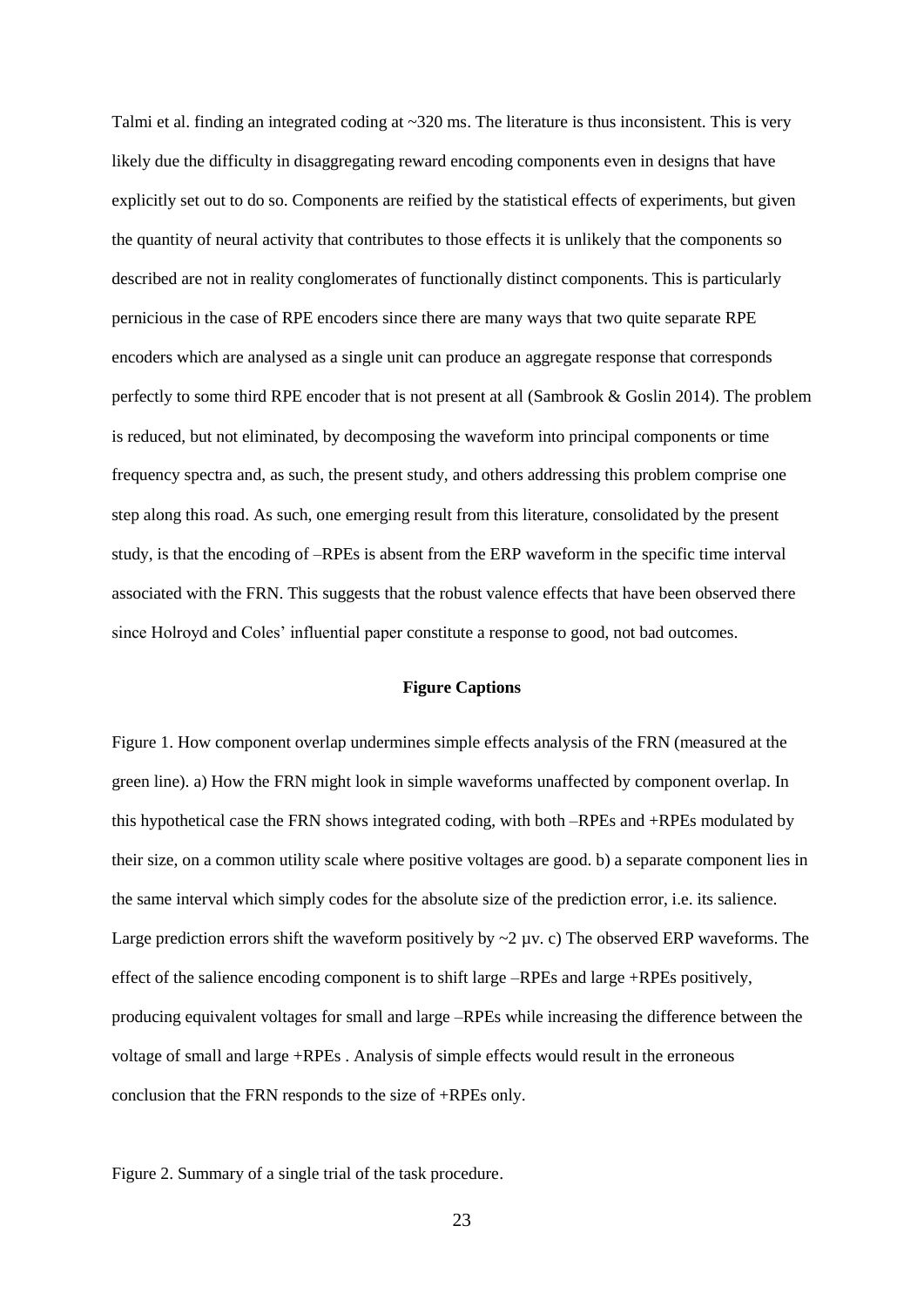Figure 3. Behavioural data showing participants' likelihood of selecting the key with higher expected value, and their likelihood of switching keys, as a function of how great the difference in expected value was between keys. This difference was computed as the expected value of the better key divided by that of the poorer key. To allow comparison across magnitude and likelihood modulators this was then transformed to a z score (non-mean-corrected so that in all cases a z score of zero means identical expected values for the two keys).

Figure 4. The FRN under modulation by magnitude and likelihood, measured at FCz. RPE size is disregarded in this plot, the plots simply show the grand average of all +RPEs vs. all –RPEs, with the associated difference wave (–RPE minus +RPE). The shaded area indicates the measurement interval of 240–340 ms. Scalp topographies of the difference wave are shown for the interval of measurement and adjacent intervals

Figure 5. Grand average of participant correlation waveforms of the strength of the relationship between RPE size and voltage determined by Pearson correlation of voltage and RPE size over single trials on a sample-by-sample basis (note the *y* axis is denominated in units of *r*). Correlations are performed separately for +RPEs and –RPEs. Figure insets are used to illustrate the correlation that lies behind a single datum on the correlation waveform: in these insets voltage is shown as a function of RPE size, with their correlation, or its absence illustrated by a regression line. Shading shows the interval 240–340 ms to allow comparison with the FRN in Figure 4.

Figure 6 Factors extracted from correlation waveforms using PCA. Factors have been denominated in units of *r* and thus reflect the proportion of *r* they account for in the original undecomposed data (see Figure 5). Amplitude represents the sensitivity of a factor to RPE size over time, and calculated separately for +RPEs (undashed) and –RPEs (dashed).To allow comparison all factors are plotted at FCz. Factor details are provided in Table 1.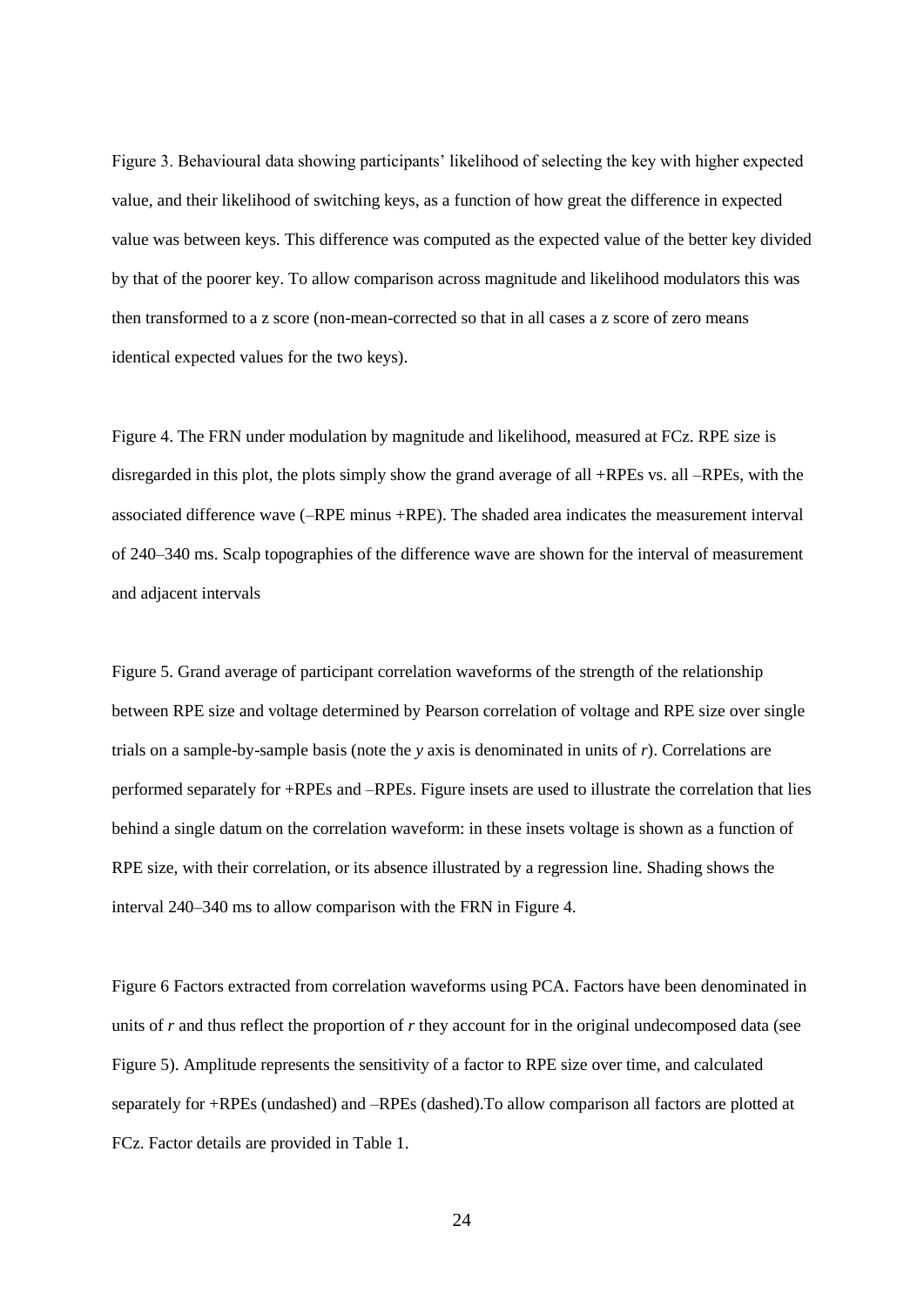Figure 7. Factor TF3/SF1, the proposed FRN factor, extracted from a PCA performed on a combined dataset after collapsing together the magnitude and likelihood modulators. The factor's waveform at FCz is shown and its estimated source in the putamen under dipole fitting.

Figure 8. Theta and delta activity in the interval of the FRN. ERPs show grand averages of single trials filtered by a bandwidth pass of 0.1–4 Hz (delta) or 4–7 Hz (theta): for further details see Figure 4.

Figure 9. Correlation waveforms showing the strength of relationship between voltage and RPE size for single trials filtered by a bandwidth pass of 0.1–4 Hz (delta) or 4–7 Hz (theta): for further details see Figure 5.

Supplementary Figure 1: Factors extracted by the PCA but not selected for further analysis. The variance explained by the factor and its peak channel are shown. a) magnitude, b) likelihood

Supplementary Figure 2. Factors resulting from separate PCAs performed on gain and loss domain data. Factors correspond to the four factors shown in Figure 6.

Supplementary Figure 3 Factors extracted by the PCA on theta and delta-filtered data. The variance explained by the factor and its peak channel are shown. a) magnitude, b) likelihood

### **References**

- Bartra, O., McGuire, J. T., & Kable, J. W. (2013). The valuation system: a coordinate-based metaanalysis of BOLD fMRI experiments examining neural correlates of subjective value. *Neuroimage, 76*, 412-427. doi: http://dx.doi.org/10.1016/j.neuroimage. 2013.02.063
- Bayer, H. M., & Glimcher, P. W. (2005). Midbrain dopamine neurons encode a quantitative reward prediction error signal. *Neuron, 47*(1), 129-141. doi: DOI 10.1016/j.neuron.2005.05.020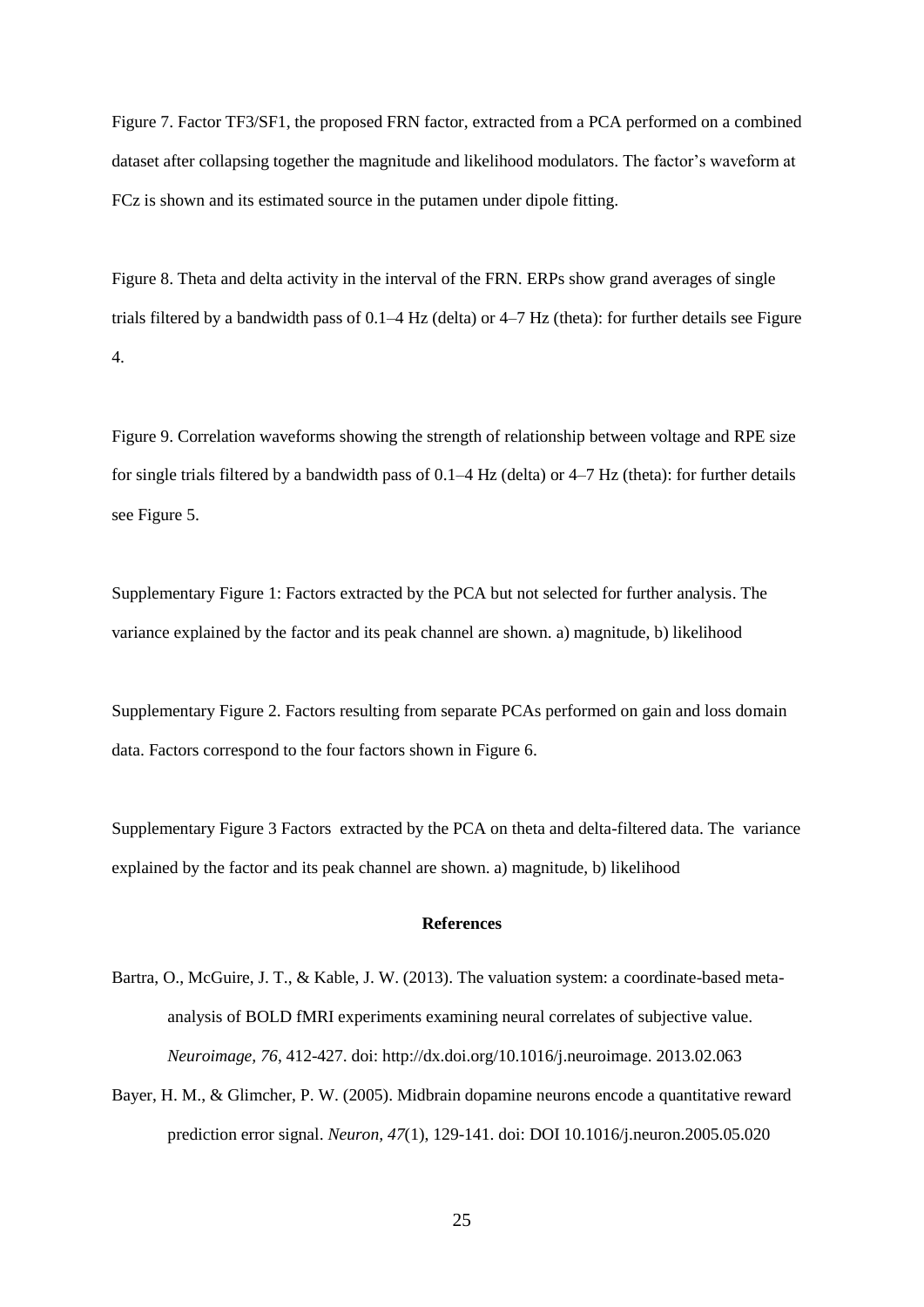- Bernat, E. M., Nelson, L. D., & Baskin-Sommers, A. R. (2015). Time‐frequency theta and delta measures index separable components of feedback processing in a gambling task. *Psychophysiology*.
- Caplin, A., & Dean, M. (2008). Axiomatic methods, dopamine and reward prediction error. *Current Opinion in Neurobiology, 18*(2), 197-202. doi: DOI 10.1016/j.conb.2008.07.007
- Carlson, J. M., Foti, D., Mujica-Parodi, L. R., Harmon-Jones, E., & Hajcak, G. (2011). Ventral striatal and medial prefrontal BOLD activation is correlated with reward-related electrocortical activity: A combined ERP and fMRI study. *Neuroimage, 57*(4), 1608-1616. doi: DOI 10.1016/j.neuroimage.2011.05.037
- Cavanagh, J. F. (2015). Cortical delta activity reflects reward prediction error and related behavioral adjustments, but at different times. *Neuroimage, 110*, 205-216. doi: DOI 10.1016/j.neuroimage.2015.02.007
- Cavanagh, J. F., Frank, M. J., Klein, T. J., & Allen, J. J. B. (2010). Frontal theta links prediction errors to behavioral adaptation in reinforcement learning. *Neuroimage, 49*(4), 3198-3209. doi: DOI 10.1016/j.neuroimage.2009.11.080
- Cohen, J. (1983). The cost of dichotomization. *Applied Psychological Measurement, 7*, 249-253.
- <span id="page-25-0"></span>Cohen, M. X., Cavanagh, J. F., & Slagter, H. A. (2011). Event-Related Potential Activity in the Basal Ganglia Differentiates Rewards From Nonrewards: Temporospatial Principal Components Analysis and Source Localization of the Feedback Negativity: Commentary. *Human Brain Mapping, 32*(12), 2270-2271. doi: Doi 10.1002/Hbm.21358
- Daw, N. D., Kakade, S., & Dayan, P. (2002). Opponent interactions between serotonin and dopamine. *Neural Networks, 15*(4-6), 603-616.
- Dien, J. (2010a). The ERP PCA Toolkit: An open source program for advanced statistical analysis of event-related potential data. *Journal of Neuroscience Methods, 187*(1), 138-145. doi: DOI 10.1016/j.jneumeth.2009.12.009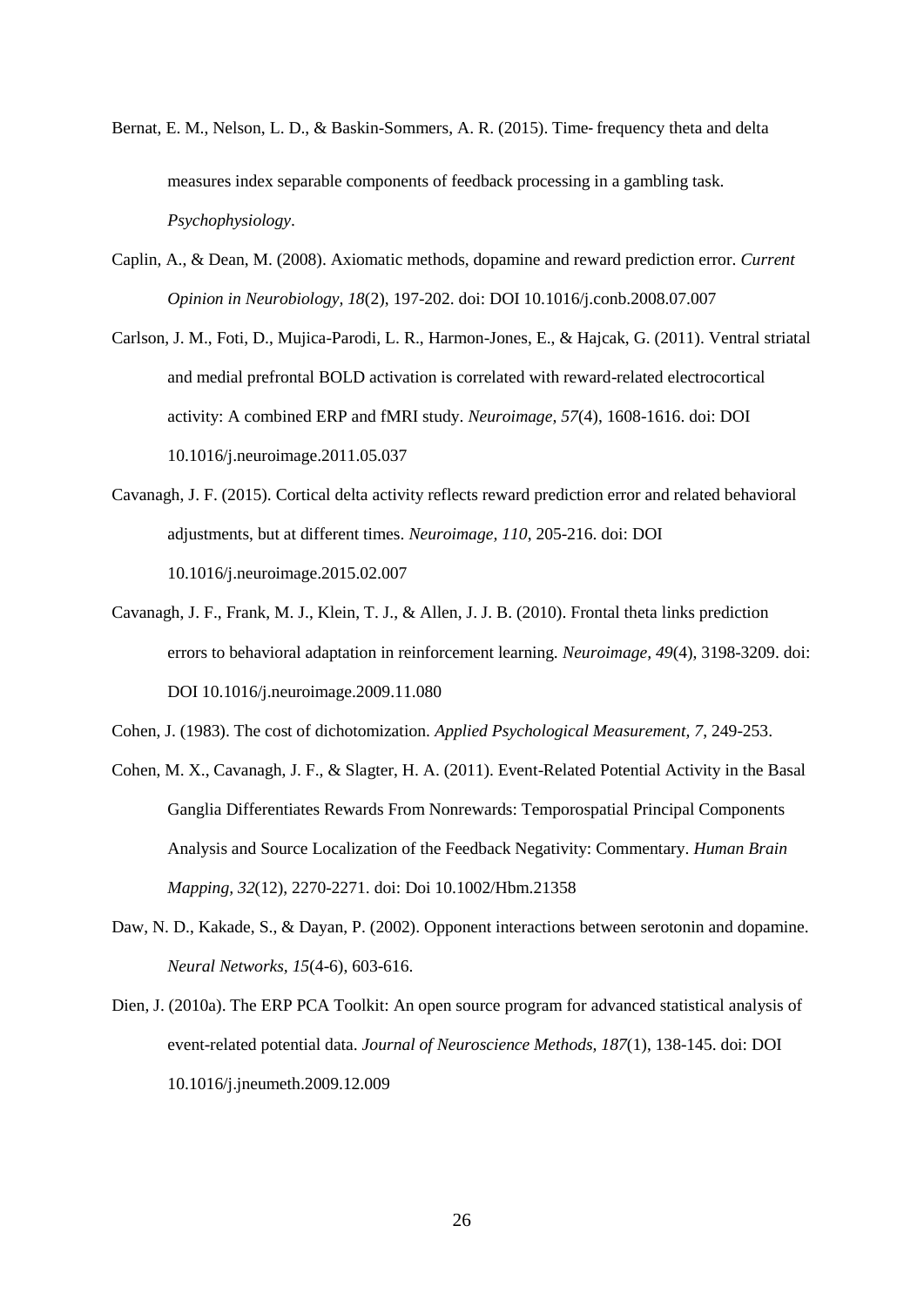- Dien, J. (2010b). Evaluating two-step PCA of ERP data with Geomin, Infomax, Oblimin, Promax, and Varimax rotations. *Psychophysiology, 47*(1), 170-183. doi: DOI 10.1111/j.1469- 8986.2009.00885.x
- Dien, J., Beal, D. J., & Berg, P. (2005). Optimizing principal components analysis of event-related potentials: Matrix type, factor loading weighting, extraction, and rotations. *Clinical Neurophysiology, 116*(8), 1808-1825. doi: DOI 10.1016/j.clinph.2004.11.025
- Dien, J., Khoe, W., & Mangun, G. R. (2007). Evaluation of PCA and ICA of simulated ERPs: Promax vs. infomax rotations. *Human Brain Mapping, 28*(8), 742-763. doi: Doi 10.1002/Hbm.20304
- Dien, J., Spencer, K. M., & Donchin, E. (2003). Localization of the event-related potential novelty response as defined by principal components analysis. *Cognitive Brain Research, 17*(3), 637- 650. doi: Doi 10.1016/S0926-6410(03)00188-5
- Donamayor, N., Marco-Pallares, J., Heldmann, M., Schoenfeld, M. A., & Munte, T. F. (2011). Temporal Dynamics of Reward Processing Revealed by Magnetoencephalography. *Human Brain Mapping, 32*(12), 2228-2240. doi: Doi 10.1002/Hbm.21184
- Foti, D., Weinberg, A., Bernat, E. M., & Proudfit, G. H. (2014). Anterior cingulate activity to monetary loss and basal ganglia activity to monetary gain uniquely contribute to the feedback negativity. *Clinical Neurophysiology*.
- Foti, D., Weinberg, A., Dien, J., & Hajcak, G. (2011). Event-Related Potential Activity in the Basal Ganglia Differentiates Rewards from Nonrewards: Temporospatial Principal Components Analysis and Source Localization of the Feedback Negativity. *Human Brain Mapping, 32*(12), 2207-2216. doi: Doi 10.1002/Hbm.21182
- Garrison, J., Erdeniz, B., & Done, J. (2013). Prediction error in reinforcement learning: A metaanalysis of neuroimaging studies. *Neuroscience and Biobehavioral Reviews, 37*(7), 1297- 1310. doi: DOI 10.1016/j.neubiorev.2013.03.023
- Gehring, W. J., & Willoughby, A. R. (2002). The medial frontal cortex and the rapid processing of monetary gains and losses. *Science, 295*(5563), 2279-2282.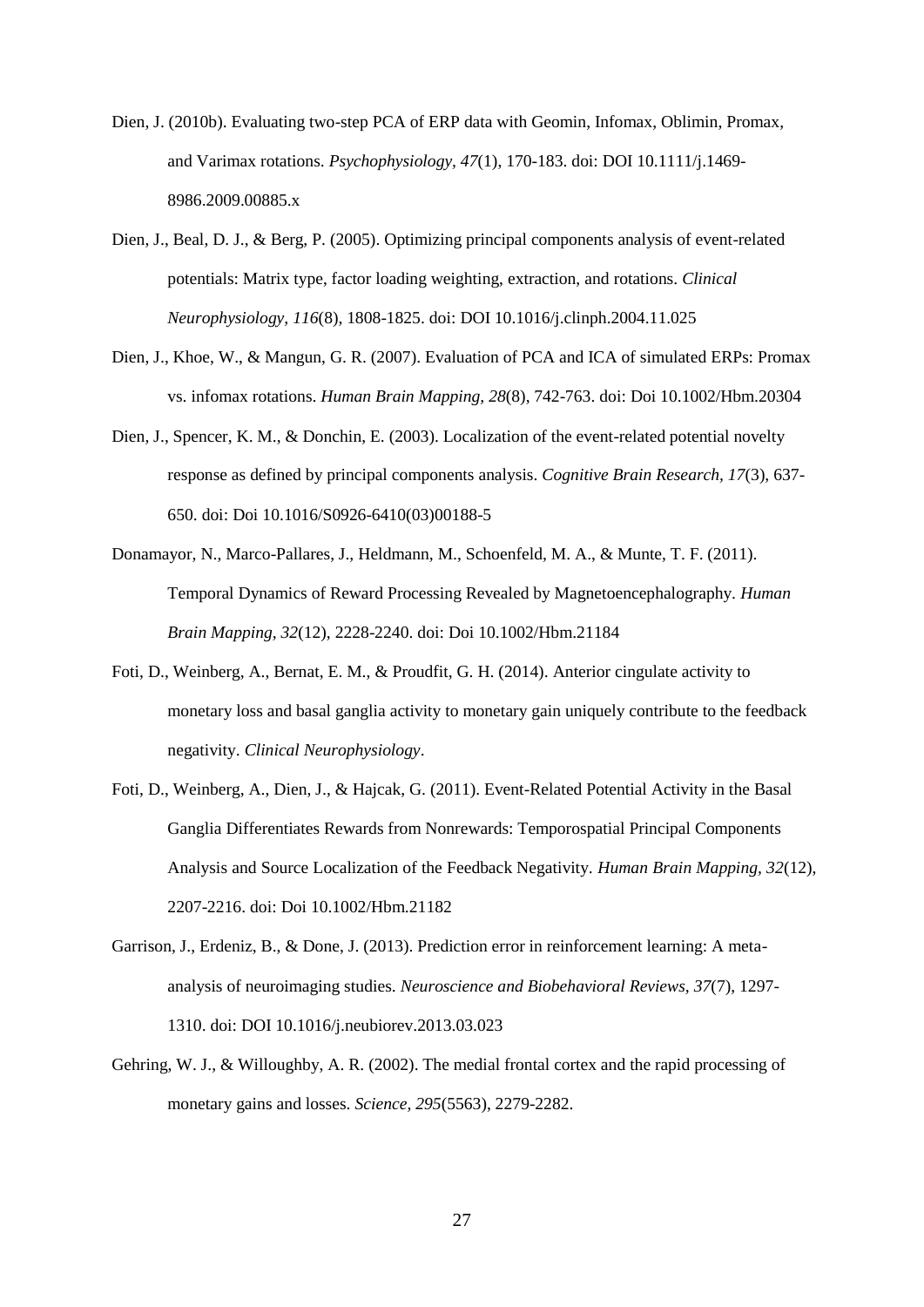- Hajihosseini, A., & Holroyd, C. B. (2013). Frontal midline theta and N200 amplitude reflect complementary information about expectancy and outcome evaluation. *Psychophysiology, 50*(6), 550-562. doi: Doi 10.1111/Psyp.12040
- Hauser, T. U., Iannaccone, R., Stämpfli, P., Drechsler, R., Brandeis, D., Walitza, S., & Brem, S. (2014). The feedback-related negativity (FRN) revisited: New insights into the localization, meaning and network organization. *Neuroimage, 84*, 159-168.
- Holroyd, C. B., & Coles, M. G. H. (2002). The neural basis of human error processing: Reinforcement learning, dopamine, and the error-related negativity. *Psychological Review, 109*(4), 679-709. doi: Doi 10.1037//0033-295x.109.4.679
- Holroyd, C. B., Pakzad-Vaezi, K. L., & Krigolson, O. E. (2008). The feedback correct-related positivity: Sensitivity of the event-related brain potential to unexpected positive feedback. *Psychophysiology, 45*(5), 688-697. doi: DOI 10.1111/j.1469-8986.2008.00668.x
- Horn, J. L. (1965). A rationale and test for the number of factors in factor analysis. *Psychometrika, 30*(2), 179-185.
- Kamarajan, C., Rangaswamy, M., Manz, N., Chorlian, D. B., Pandey, A. K., Roopesh, B. N., & Porjesz, B. (2012). Topography, power, and current source density of theta oscillations during reward processing as markers for alcohol dependence. *Human Brain Mapping, 33*(5), 1019- 1039. doi: Doi 10.1002/Hbm.21267
- Kobayashi, S., Nomoto, K., Watanabe, M., Hikosaka, O., Schultz, W., & Sakagami, M. (2006). Influences of rewarding and aversive outcomes on activity in macaque lateral prefrontal cortex. *Neuron, 51*(6), 861-870. doi: DOI 10.1016/j.neuron.2006.08.031
- Kreussel, L., Hewig, J., Kretschmer, N., Hecht, H., Coles, M. G. H., & Miltner, W. H. R. (2012). The influence of the magnitude, probability, and valence of potential wins and losses on the amplitude of the feedback negativity. *Psychophysiology, 49*(2), 207-219. doi: DOI 10.1111/j.1469-8986.2011.01291.x
- Kujawa, A., Smith, E., Luhmann, C., & Hajcak, G. (2013). The feedback negativity reflects favorable compared to nonfavorable outcomes based on global, not local, alternatives. *Psychophysiology, 50*(2), 134-138. doi: Doi 10.1111/Psyp.12002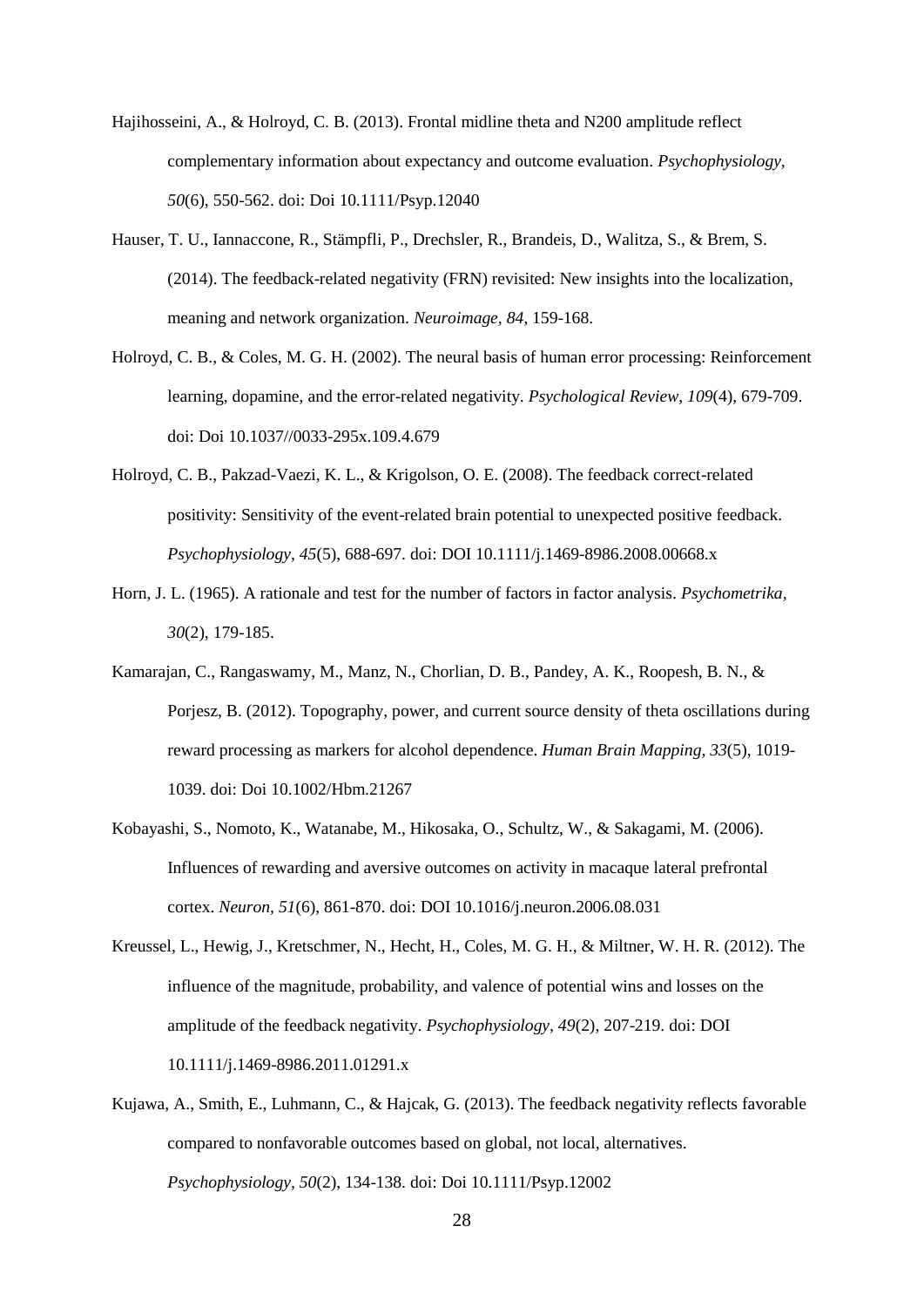- Liu, X., Hairston, J., Schrier, M., & Fan, J. (2011). Common and distinct networks underlying reward valence and processing stages: A meta-analysis of functional neuroimaging studies. *Neuroscience and Biobehavioral Reviews, 35*(5), 1219-1236. doi: DOI 10.1016/j.neubiorev.2010.12.012
- Marco-Pallares, J., Cucurell, D., Cunillera, T., Garcia, R., Andres-Pueyo, A., Munte, T. F., & Rodriguez-Fornells, A. (2008). Human oscillatory activity associated to reward processing in a gambling task. *Neuropsychologia, 46*(1), 241-248. doi: DOI 10.1016/j.neuropsychologia.2007.07.016
- Martin, L. E., Potts, G. F., Burton, P. C., & Montague, P. R. (2009). Electrophysiological and hemodynamic responses to reward prediction violation. *Neuroreport, 20*(13), 1140-1143. doi: Doi 10.1097/Wnr.0b013e32832f0dca
- Mas-Herrero, E., & Marco-Pallarés, J. (2014). Frontal theta oscillatory activity is a common mechanism for the computation of unexpected outcomes and learning rate. *Journal of Cognitive Neuroscience, 26*(3), 447-458.
- Metereau, E., & Dreher, J. C. (2013). Cerebral Correlates of Salient Prediction Error for Different Rewards and Punishments. *Cerebral Cortex, 23*(2), 477-487. doi: DOI 10.1093/cercor/bhs037
- Pascual-Marqui, R. D. (2002). Standardized low-resolution brain electromagnetic tomography (sLORETA): technical details. *Methods Find Exp Clin Pharmacol, 24*(Suppl D), 5-12.
- Pedroni, A., Langer, N., Koenig, T., Allemand, M., & Jancke, L. (2011). Electroencephalographic Topography Measures of Experienced Utility. *Journal of Neuroscience, 31*(29), 10474-10480. doi: Doi 10.1523/Jneurosci.5488-10.2011
- Perrin, F., Pernier, J., Bertrand, O., & Echallier, J. F. (1989). Spherical Splines for Scalp Potential and Current-Density Mapping. *Electroencephalography and Clinical Neurophysiology, 72*(2), 184-187. doi: Doi 10.1016/0013-4694(89)90180-6
- Rescorla, R. A., & Wagner, A. R. (1972). A theory of Pavlovian conditioning: Variations in the effectiveness of reinforcement and nonreinforcement. *Classical conditioning II: Current research and theory, 2*, 64-99.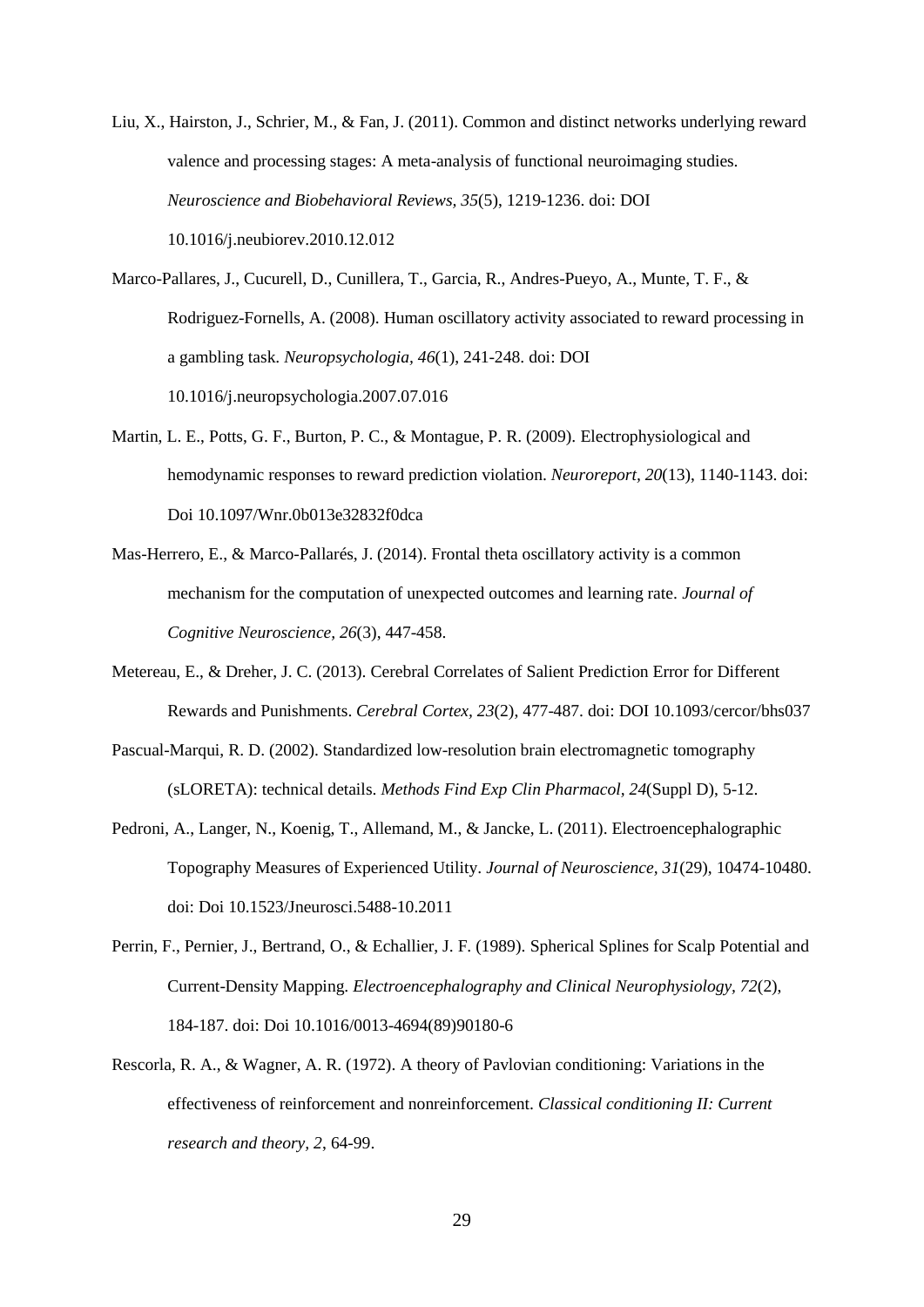- Sambrook, T. D., & Goslin, J. (2014). Mediofrontal event-related potentials in response to positive, negative and unsigned prediction errors. *Neuropsychologia, 61*, 1-10. doi: DOI 10.1016/j.neuropsychologia.2014.06.004
- Sambrook, T. D., & Goslin, J. (2015). A Neural Reward Prediction Error Revealed by a Meta-Analysis of ERPs Using Great Grand Averages. *Psychological Bulletin, 141*(1), 213-235. doi: Doi 10.1037/Bul0000006
- Sambrook, T. D., Roser, M., & Goslin, J. (2012). Prospect theory does not describe the feedback‐ related negativity value function. *Psychophysiology, 49*(12), 1533-1544.
- San Martin, R. (2012). Event-related potential studies of outcome processing and feedback-guided learning. *Frontiers in Human Neuroscience, 6*. doi: Artn 304
- Schultz, W., Dayan, P., & Montague, P. R. (1997). A neural substrate of prediction and reward. *Science, 275*(5306), 1593-1599. doi: DOI 10.1126/science.275.5306.1593
- Seymour, B., O'Doherty, J. P., Koltzenburg, M., Wiech, K., Frackowiak, R., Friston, K. J., & Dolan, R. (2005). Opponent appetitive-aversive neural processes underlie predictive learning of pain relief. *Nature Neuroscience, 8*(9), 1234-1240. doi: Doi 10.1038/Nn1527
- Talmi, D., Atkinson, R., & El-Deredy, W. (2013). The Feedback-Related Negativity Signals Salience Prediction Errors, Not Reward Prediction Errors. *Journal of Neuroscience, 33*(19), 8264-8269. doi: Doi 10.1523/Jneurosci.5695-12.2013
- Talmi, D., Fuentemilla, L., Litvak, V., Duzel, E., & Dolan, R. J. (2012). An MEG signature corresponding to an axiomatic model of reward prediction error. *Neuroimage, 59*(1), 635-645. doi: DOI 10.1016/j.neuroimage.2011.06.051
- Walsh, M. M., & Anderson, J. R. (2012). Learning from experience: Event-related potential correlates of reward processing, neural adaptation, and behavioral choice. *Neuroscience and Biobehavioral Reviews, 36*(8), 1870-1884. doi: DOI 10.1016/j.neubiorev.2012.05.008
- Yu, R., & Zhang, P. (2014). Neural evidence for description dependent reward processing in the framing effect. *Front Neurosci, 8*, 56. doi: 10.3389/fnins.2014.00056